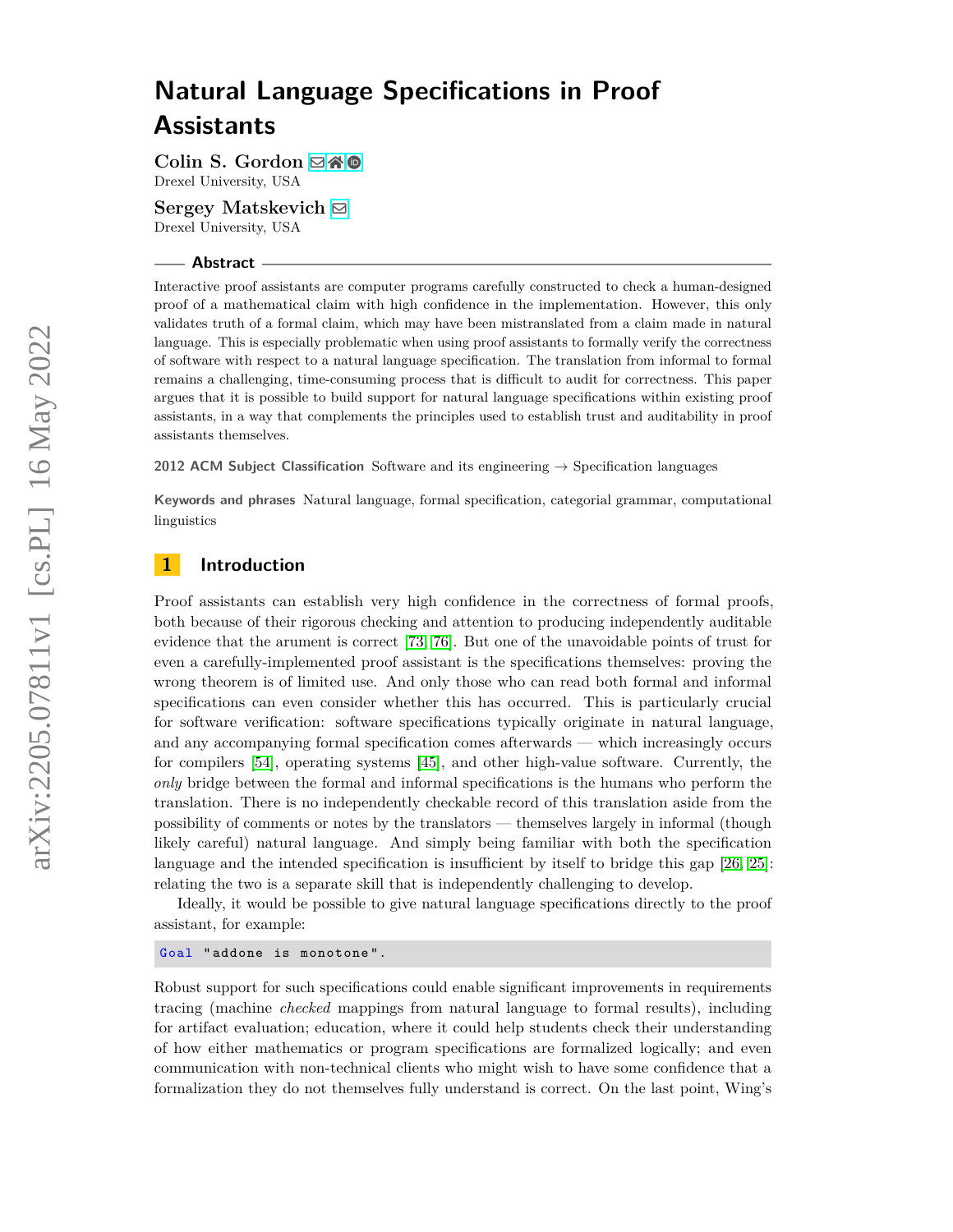classic paper introducing formal methods [\[95\]](#page-21-0) posits that customers may read the formal specifications produced from informal requirements, but this is only possible if the client can make sense of the formal specification itself. Machine-checked relationships between naturallanguage and formalized expressions of software properties can help bridge this knowledge gap by connecting formal properties to natural language a reader with less background in a specific formal logic could understand.

By the end of this paper, we will have developed a way to accept the very similar

Goal spec " addone is monotone ".

(where spec returns the logical form of the natural language utterance in quotes). We envision such a system can eventually be used for the purposes above, to generate formal claims about mathematics or programs verified in a proof assistant, whether specified in a proof assistant's own logic, or indirectly through a foundational program logic [\[4\]](#page-17-0) built inside a proof assistant. While these generated specifications may not match the expert human formalizer's choices (often influenced by setting up definitions in a particular way to simplify proofs), they should be implied by the specification used to conduct the primary verification activities, offering an additional, optional level of assurance.

This is not a job for machine-learning-centric natural language processing, which is incompatible with the goals of using a proof assistant for formal verification. inappropriate for foundational verification. There is no guarantee a learned translation is sensible, and if a translation from natural to formal language ends up being surprising, few machine learning approaches produce an auditable trail of evidence for *why* that translation is believed correct (in the eyes of the trained model), and no way to precisely fix misunderstandings of specific words. Meanwhile, *proof certificates* play a central role in the design of trustworthy proof assistants [\[76,](#page-20-1) [31\]](#page-18-2) and foundational program verification [\[4\]](#page-17-0). Moreover, as proof assistants are often used to formalize properties of new mathematics or new programs, often using new terminology, there will often be a lack of training data for mapping natural language to a formal property. Later, we point out additional ways that the needs of trusted formalization of natural language specifications run afoul of many of machine learning's known limitations, while requiring few of its advantages. (We also point out limited ways machine learning can play a role in optimizing the techniques we employ.)

Fortunately the field of linguistics predates machine learning. Formalizing *categorial grammar* [\[2,](#page-17-1) [7,](#page-17-2) [52,](#page-19-2) [87\]](#page-21-1) carefully in a proof assistant offers a path to a natural, auditable way to bridge the gap between formal and natural-language specification. In this paper we show a prototype demonstrating that it is possible parse a string containing a natural language specification into a semantic representation that can be used directly in proofs within a proof assistant (i.e., a proposition in CoQ's logic) in a principled way using CoQ's typeclasses [\[86\]](#page-21-2), and argue that this approach is modular and can extend to sophisticated natural language. A partial adaptation to the Lean theorem prover suggests that with Lean's algorithmic improvements [\[85\]](#page-21-3) this can be made efficient enough for interactive use. We also analyze how the trusted computing base is affected when considering trust of a formal verification up to the natural language specification.

This paper establishes that the theoretical core is readily within reach. But the robust realization of these ideas posited above will require significant efforts to develop a broad core vocabulary to act as a starting point for extensions (we outline how such extensions would work) and eventually a robust library of domain-specific language support. It will require time and collective effort to collect precise natural language descriptions of partial specifications to guide development and evaluation of such a system. And it raises potential opportunities for fruitful collaboration with linguists on building systems that simultaneously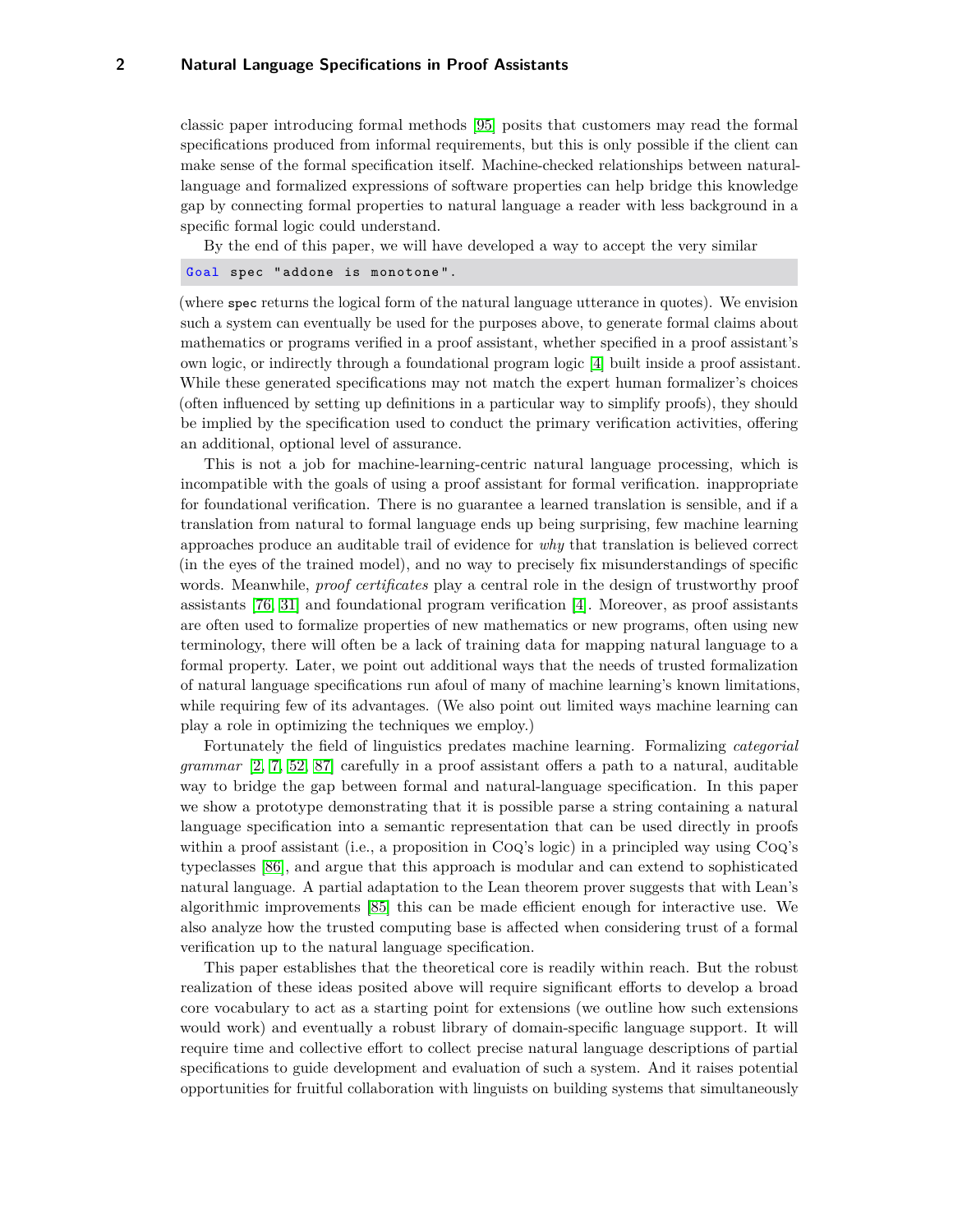benefit consumers of proof assistants while offering a live proving ground for work on semantic parsing.

## **2 Background & Motivation**

This section provides a condensed (and therefore somewhat biased) background in natural language processing and categorial grammar, from a programming languages point of view.

*Categorial grammar* is a body of work concerned with the use of techniques and ideas from logic to relate the syntax of natural language with the meaning of language in a way independent of syntax. The core idea is to build a sort of type theory where base types correspond to grammatical *categories* (hence *categorial*), from which more complex grammatical categories can be defined. A set of inference rules is then used to define, simultaneously, how grammatical categories combine into larger sentence fragments and how those smaller fragments' meanings (logical forms) are combined into larger meanings. This process bottoms-out at a *lexicon*, giving for each word its grammatical roles (types) and associated denotations. Thus categorial grammar is a system of simulatenously parsing natural language from strings and assigning denotational semantics — a process traditionally referred to as *semantic parsing* in the computational linguistics literature.

Most prominent in the linguistics community are *combinatory categorial grammars* (CCGs) [\[87\]](#page-21-1), though also relevant to our goals are the *categorial type logics* (CTLs [1](#page-2-0) ). Work on CCGs epmhasizes appropriate constructs for linguistic ends, while CTLs hew close to Lambek's view [\[52\]](#page-19-2) of categorial grammars as substructural logics for linguistics. While these reflect very different philosophical and practical aims, for our present purposes the distinction is immaterial: it is widely held, and in some cases formalized [\[47,](#page-19-3) [30\]](#page-18-3), that rules used in CCGs (including the variant with the most sophisticated linguistic treatments [\[6\]](#page-17-3)) correspond to theorems in particular CTLs [\[63\]](#page-20-2). In this work we use only principles common to both CCGs and CTLs.

All categorial grammars parse by combining sentence fragments based on their grammatical types. These types include both atomic primitives (such as noun phrases) as well as more complex types, namely so-called *slash-types* that indicate a predicate argument structure (which are used to model, for example, most classes of verbs). Oversimplifying slightly, categorial grammars treat parsing as logical deduction in a residuated non-commutative linear logic.<sup>[2](#page-2-1)</sup> This is essentially a family of linear logics without the structural rule for freely commuting the order of assumptions, thus modeling sensitivity to word order, and picking up as a consequence *two* forms of implication corresponding to whether an implication expects its argument to the left or to the right.[3](#page-2-2) The model for the logic is a sequence of words, and types correspond to the grammatical role of a sentence fragment.

*A/B* (*A* over *B*) is the grammatical type for a fragment that, when given a *B* to its right, forms an *A*.  $A \setminus B$  (*A* under *B*) is the grammatical type for a fragment that, when given an *A* to its left, forms a *B*. In both cases, the argument is "under" the slash, and the result is "above" it.[4](#page-2-3) ) These are called *slash types*. The grammars include rules to combine adjacent

<span id="page-2-0"></span><sup>1</sup> Occasionally also called *type-logical grammars* (TLGs).

<span id="page-2-1"></span><sup>2</sup> Technically only CTLs [\[67\]](#page-20-3) take this as an epistemilogical commitment, while CCGs [\[87\]](#page-21-1)) are agnostic, inheriting such a relation via Baldridge and Kruijff's work [\[6\]](#page-17-3).

<span id="page-2-2"></span><sup>3</sup> It is the presence of the ability to commute assumptions arbitrarily that allows a single implication to suffice in standard logics.

<span id="page-2-3"></span><sup>4</sup> We follow CTL notation rather than CCG notation (which always puts results to the left) as users of proof assistants tend to be familiar with a range of logics, so the CCG syntax would likely confuse users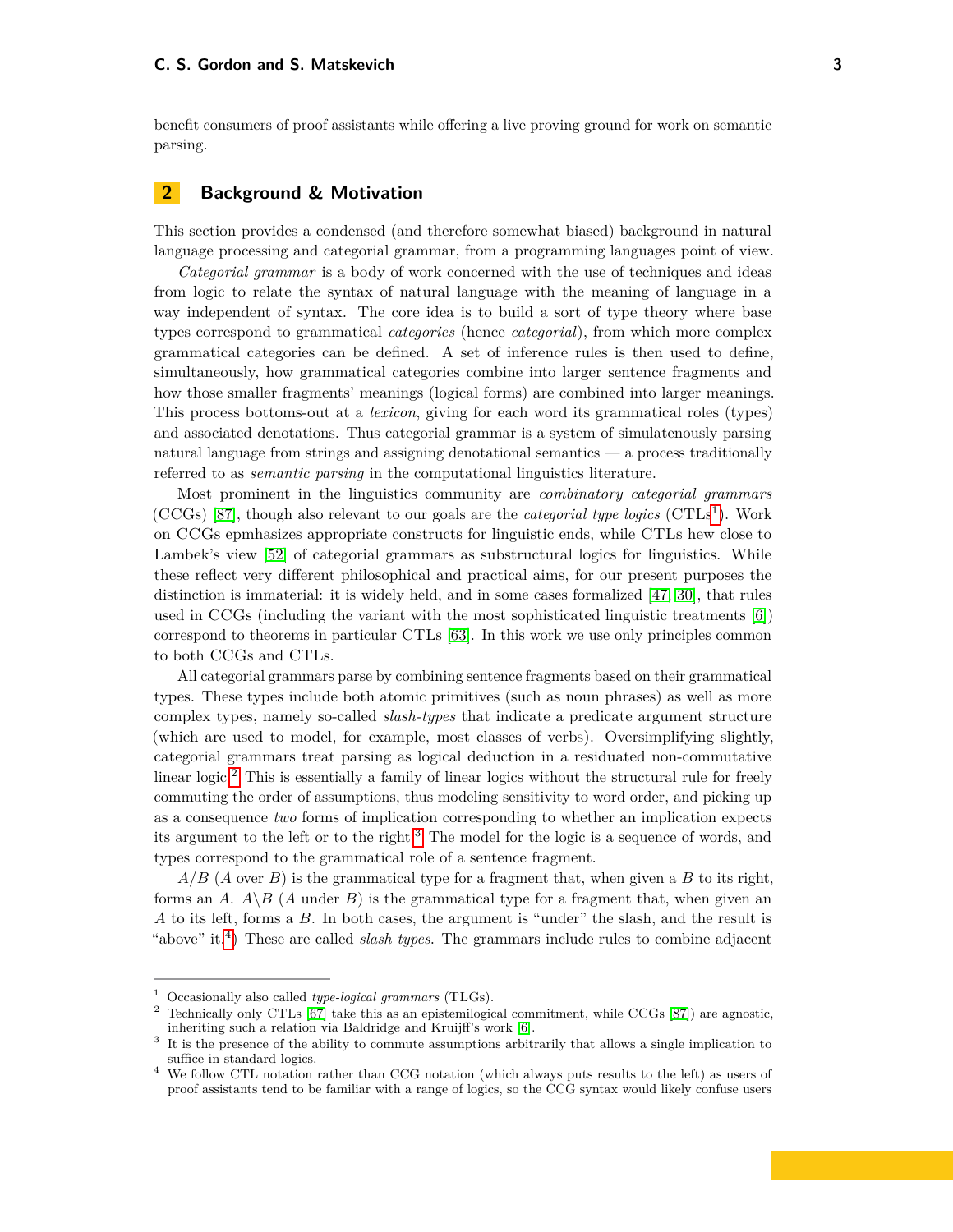<span id="page-3-0"></span>
$$
\frac{\Gamma \vdash A \Rightarrow a \quad \Delta \vdash A \setminus B \Rightarrow f \qquad \Gamma \vdash A/B \Rightarrow f \quad \Delta \vdash B \Rightarrow a}{\Gamma, \Delta \vdash B \Rightarrow (f \ a)} \qquad \frac{\Gamma \vdash A/B \Rightarrow f \quad \Delta \vdash B \Rightarrow a}{\Gamma, \Delta \vdash A \Rightarrow (f \ a)} \qquad \frac{\Gamma \vdash A/B \Rightarrow f \quad \Delta \vdash B \Rightarrow a}{\Gamma, \Delta \vdash A \Rightarrow (f \ a)} \qquad \frac{\Gamma \vdash A \setminus B \Rightarrow e \quad \Delta \vdash B \setminus C \Rightarrow f}{\Gamma, \Delta \vdash A \setminus C \Rightarrow (f \circ e)} \qquad \frac{\Gamma \vdash A \setminus B \Rightarrow e \quad \Delta \vdash B \setminus C \Rightarrow f}{\Gamma, (\Delta, \Upsilon) \vdash A \Rightarrow e} \qquad \frac{(\Gamma, \Delta), \Upsilon \vdash A \Rightarrow e}{\Gamma, (\Delta, \Upsilon) \vdash A \Rightarrow e} \qquad \frac{\Gamma \vdash A \setminus (B/C) \Rightarrow f}{\Gamma \vdash (A \setminus B) / C \Rightarrow (\lambda r, l, f \ l \ r)}
$$



parts of a sentence. The elimination rules are the first two in Figure [1.](#page-3-0) The judgment  $\Gamma \vdash C \Rightarrow e$  is read as claiming the sequence of words  $\Gamma$  can be combined to form a sentence fragment of grammatical type *C*, whose underlying semantic form — logical form — is given by *e*. *e* is a term drawn from the logical language being used to represent sentence meaning, typically a simply-typed lambda calculus in keeping with Montague [\[60,](#page-20-4) [59,](#page-19-4) [61,](#page-20-5) [71\]](#page-20-6), though in our work we follow the alternative approach [\[11,](#page-17-4) [89,](#page-21-4) [17,](#page-17-5) [79\]](#page-20-7) of targeting a dependently-typed calculus.

A *lexicon* gives the grammatical role and semantics for individual words, providing the starting point for combining fragments. Categorial grammars push all knowledge specific to a particular human language into the lexicon, in categorizing how individual words are used. This allows the core principles to be reused across languages, which has been put to use in building wide-coverage lexicons for a variety of natural languages [\[34,](#page-18-4) [32,](#page-18-5) [3,](#page-17-6) [1,](#page-16-0) [65\]](#page-20-8).

Together, these allow filling in choices for the metavariables in the rules above, which together permit derivations like

|                                  | "is" $\vdash (NP \backslash S)/ADJ \Rightarrow \lambda p. \lambda x. p x$ "even" $\vdash ADJ \Rightarrow$ even | /-Elim |        |
|----------------------------------|----------------------------------------------------------------------------------------------------------------|--------|--------|
| "four" $\vdash NP \Rightarrow 4$ | "is even" $\vdash NP\backslash S \Rightarrow (\lambda x.$ even x)                                              |        | \-Elim |
|                                  | "four is even" $\vdash S \Rightarrow$ even 4                                                                   |        |        |

Each grammatical type *C* corresponds to a particular type in the underlying lambda calculus and the underlying *semantic* type is determined by a systematic translation from the syntactic grammatical type. Borrowing more notation from logic (where this idea is known as a Tarski-style universe [\[56\]](#page-19-5)), we write  $|C|$  for *C*'s semantic type. Both slash types correspond to function types in the lambda calculus:  $|A/B| = |B \setminus A| = B \rightarrow A$ . An invariant of the judgment  $\Gamma \vdash C \Rightarrow e$  is that in the underlying logic, *e* always has type  $|C|$ . This invariant explains why it is correct for "four" to have semantics 4 while "is even" has a function as its semantics. In proof assistants based on type theory, like Coq, the set of grammatical types can be given as a datatype declaration, and the interpretation function as a function from grammatical types to proof assistant types.

Figure [1](#page-3-0) includes a selection of additional rules, each of which is either an axiom or derived rule in CCGs, and a theorem in the Lambek calculus. Thus we do not commit to one approach over the other at this time.

already familiar with the Lambek calculus and related systems. This notational choice is orthogonal to the choice of which rules to employ.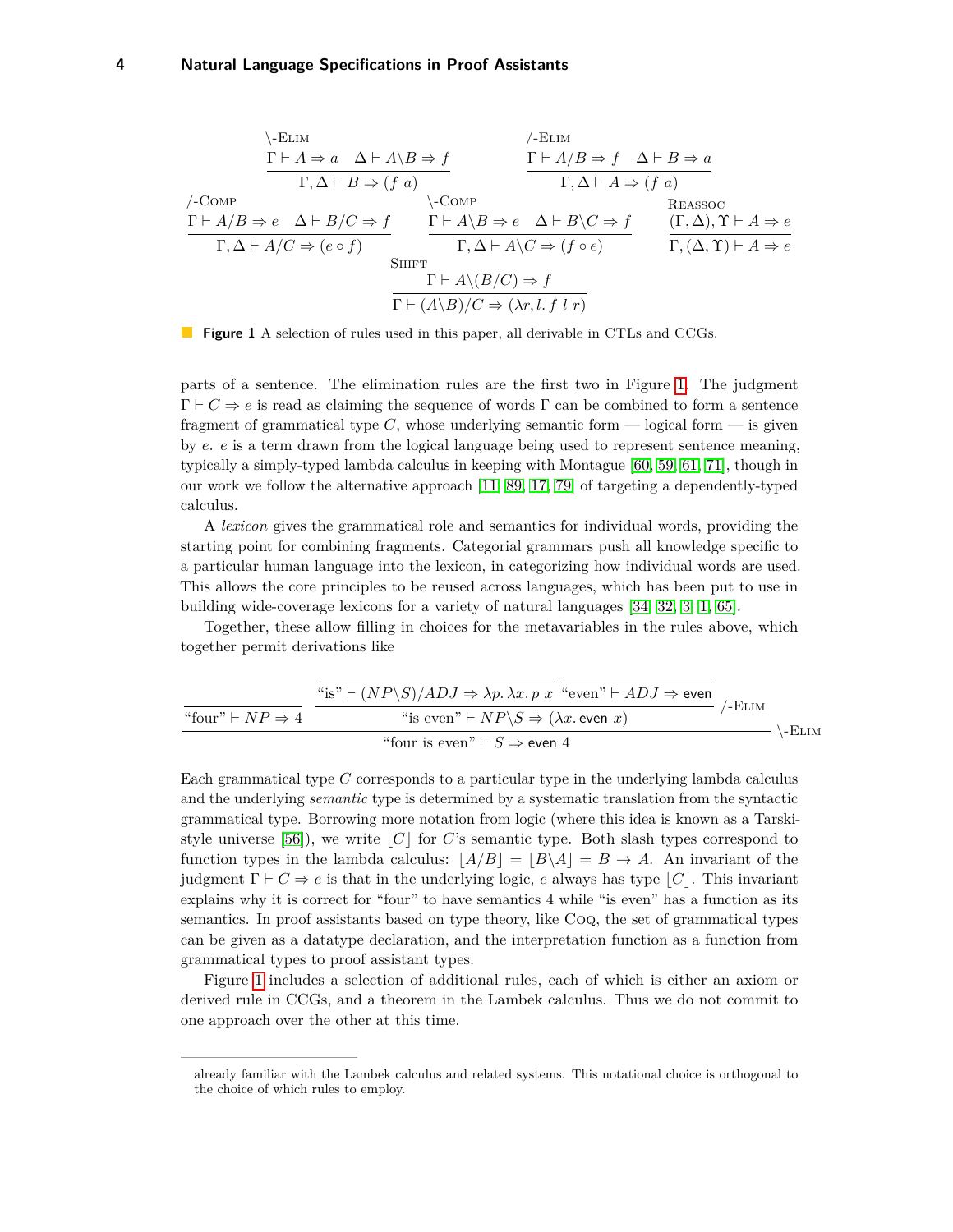These few rules are enough to formalize a small fragment of English, and demonstrate the possibility of interpreting natural language specifications *within* a proof assistant, in a wellfounded and extensible way. Our initial choice of rules is limited, but not fundamentally so. CCGs recognize *mildly context-sensitive languages* [\[39,](#page-18-6) [48\]](#page-19-6), which are believed to cover the full range of grammatical constructions in any natural language [\[88\]](#page-21-5). All rules of CCGs are encodable in the way we describe, as are the rules of Turing-complete CTLs [\[15\]](#page-17-7). Ultimately the question of which rules are required is an empirical one, considering both linguistic constructions and the complexity of recognizing these grammars using typeclass search. For now we are adding additional CCG rules as needed.

# <span id="page-4-1"></span>**3 Exploring Categorial Grammars for Coq Specifications**

This section describes a model of a very small fragment of English for describing simple mathematics. Our goal is not to present a polished and complete natural language fragment suitable for a wide range of specifications. Producing such a result is a very long-term goal, elaborated in Section [4.](#page-10-0) The purpose of this section then is to emphasize:

- **1.** that existing work on linguistic semantics covers many of the grammatical aspects of the language constructions we use when speaking or writing about formal claims, and is sufficiently flexible to admit extensions for grammar unique to mathematical prose;
- **2.** that existing proof assistants (by example Coq, but by association similar systems like Lean) offer an environment ready to implement linguistic semantics in a way directly integrated into the use of specifications in proof assistants; and
- **3.** extensions of this idea are well worth investigating.

We propose using Coq's typeclass support [\[86\]](#page-21-2) to perform semantic parsing from natural language<sup>[5](#page-4-0)</sup> to CoQ's specification logic, or alternatively (see Section [4.4\)](#page-12-0) embedded logics. This approach naturally supports an open-ended lexicon, which is essential to modularly extending the words handled by semantic parsing (Section [4\)](#page-10-0). Moreover, it has the advantage over external tools that it works within existing proof assistants today, with no need to involve an external toolchain for the translation. This ensures the extended lexicon can grow in tandem with a formal development, with organization chosen by developers rather than dictated by an external tool, and with Coq automatically checking validity of the lexicon extensions at the same time it checks validity of the rest of the formalization.

Most work on categorial grammars lumps all entities — frogs, people, books — into a single semantic type. But for logical forms to talk about entities in  $Coq's logic$  — which distinguishes natural numbers, rings, monoids, and so on with different types — adjustments must be made. Noun phrases and related syntactic categories must be parameterized by the semantic (Coq) type of entity they concern. Adapting categorial grammar to refer to objects in Coq's logic — a dependently-typed lambda calculus known as the Calculus of Inductive Constructions (CIC) [\[72\]](#page-20-9) requires making the base grammatical categories multi-sorted, distinguishing nouns with different semantic types. Traditional categorial grammars assume the logic used for logical forms has a sort *E* for "entities", which different kinds distinguished by predicates: e.g., three :  $E$  and Mary :  $E$ , but number(Mary) = false. This approach is rooted in the assumption that first order logic is an appropriate semantic model for sentence meaning. That assumption is plausible for many general circumstances, and useful for

<span id="page-4-0"></span><sup>5</sup> In this paper, English, but in principle any other natural language with thorough treatments in categorial grammar [\[34,](#page-18-4) [33,](#page-18-7) [32,](#page-18-5) [1,](#page-16-0) [3,](#page-17-6) [65,](#page-20-8) [58\]](#page-19-7).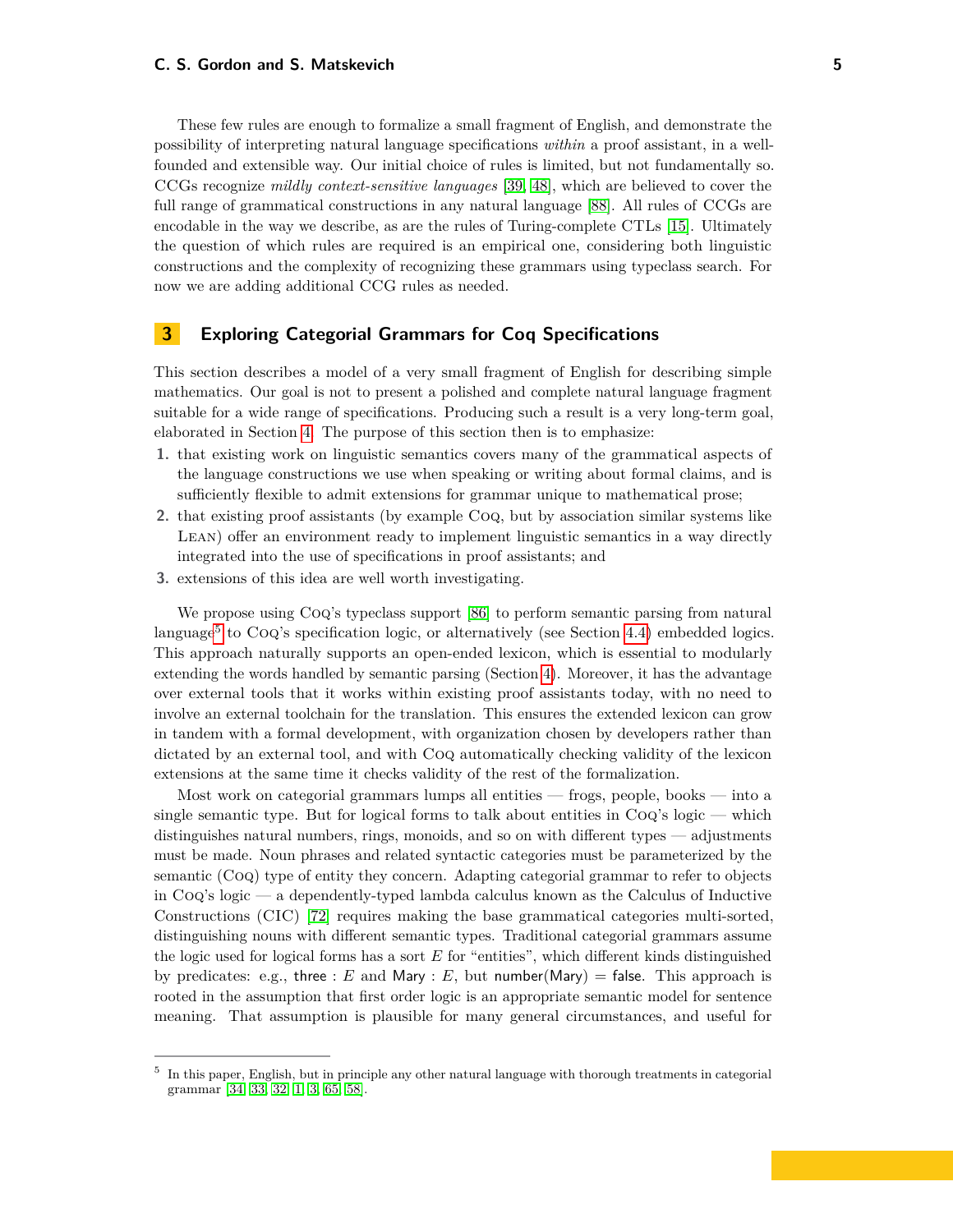```
Inductive Cat : Type :=
  | S (* Sentence / proposition *)
  | NP : forall {x:Type}, Cat
  | rSlash : Cat \rightarrow Cat \rightarrow Cat (* A/B *)| 1Slash : Cat \rightarrow Cat \rightarrow Cat (* A \B *)
  | ADJ : forall {x: Type}, Cat
  | CN : forall {A: Type}, Cat.
Fixpoint interp (c : Cat): Type :=
match c with
| S => Prop (* Coq 's type of propositions *)
| @NP t => t
| rSlash a b => interp b -> interp a
| lSlash a b => interp a -> interp b
| @ADJ t => t -> Prop
| @CN t => unit
end .
```
**Figure 2** Core grammatical categories as a Coq type Cat and the mapping  $|-|$  from grammatical types to semantic types as interp.

modeling figurative speech, but is clearly incompatible with making natural language claims about mathematical objects defined in intuitionistic type theory.

We follow linguistically-motivated work using intuitionistic type theories like Coq's for exploring possible logical forms [\[89,](#page-21-4) [78,](#page-20-10) [79,](#page-20-7) [16,](#page-17-8) [11,](#page-17-4) [10,](#page-17-9) [80\]](#page-20-11), in using an alternative model where many grammatical categories are indexed by the underlying semantic type to which they refer.

Coq's logic is expressive enough to give the set of grammatical types as a datatype Cat, and to give the interpretation of those types into semantic types as a recursive function interp within Coq, as shown in Figure [2.](#page-5-0)

Grammatical types (categories) Cat (categories) include the aforementioned slash types, sentences (*S*); noun phrases (*NP A*) denoting objects of Coq type *A*; adjectives (*ADJ A*) denoting predicates over such objects; and common nouns (*CN*) denoting unit types, but imposing constraints on the semantic type indices of other phrases in the context of a sentence, used in cases where a sentence must refer to a common class of objects (i.e., a type), such as "natural numbers" or "rings." . As mentioned previously, the slash types correspond to function types (the direction is relevant only in the grammar, not the semantics), sentences are modeled by  $\text{Cog}$  propositions (the type of logical claims), noun phrases of  $\text{Cog}$  type  $t$ correspond to elements of t, and similarly adjectives correspond to predicates on such types (i.e., elements of  $t \rightarrow Prop$ ). These are modeled by the CoQ function interp, which maps grammatical types to other Coq types. Common nouns denote as the unit type. This may seem odd, but common nouns essentially serve as a means to force certain type variables to be the ones corresponding to a specific word.<sup>[6](#page-5-1)</sup>

We use CoQ's notation facilities (essentially, macros) to write the slash types as  $A$  // B for  $A/B$ , and  $A \setminus B$  for  $A \setminus B$ . We also use these macros to define more interesting grammatical

<span id="page-5-1"></span><sup>6</sup> In traditional semantics in first-order logic, common nouns often denote a kind of predicate to guard quantifications.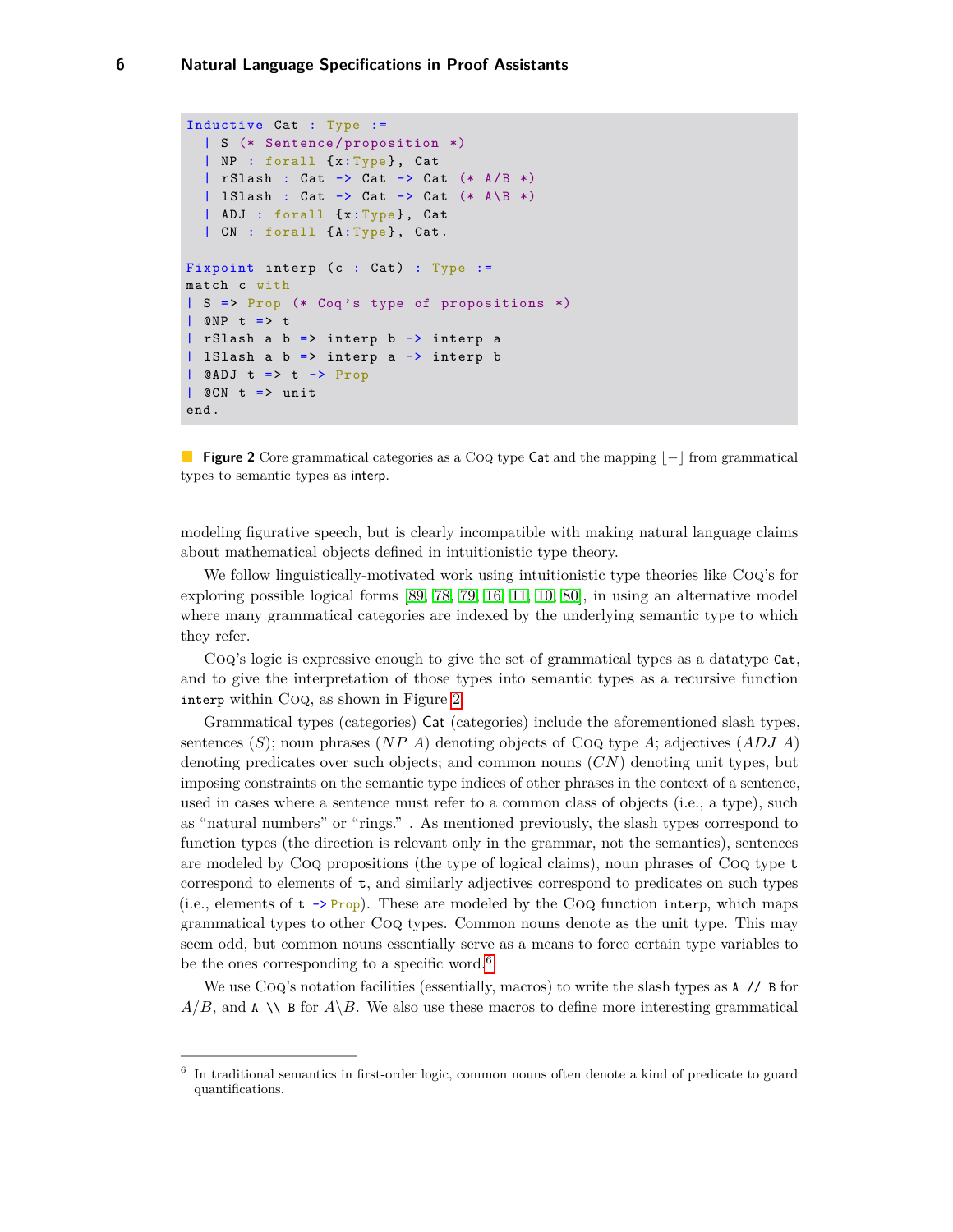categories.<sup>[7](#page-6-0)</sup> For example, a quantifier over a certain common noun type is given as: Quant  $A \equiv$  $(S/(NP<sub>A</sub>\ S)/CN<sub>A</sub>)$ . That is, a quantifier discussing a Coq type *A* looks first to its right for a common noun (which constrains the type *A* to the one named by the natural language common noun). Then the result of that looks to its right for a sentence fragment expecting a noun phrase to its left. The latter sentence fragment is essentially a predicate.

## **3.1 Combination Rules**

Parsing natural language specifications requires automatically applying rules like /-Elim to combine sentence fragments. Rather than modifying CoQ, we can use existing trusted<sup>[8](#page-6-1)</sup> functionality to do this for us: typeclasses [\[86\]](#page-21-2). These are a mechanism for parameterizing function definitions by a set of (often derivable) operations. Coq permits declaring a typeclass (roughly, an interface), and declaring implementations associated with certain types. The implementations may be parameterized by implementations for other types (such as defining an ordering on pairs in terms of orderings for each component of the pair). When a function is called that relies on a set of operations, Coq attempts to use higher-order unification to construct an appropriate implementation. It is possible to encode the rules of a system like a CTL or CCG into typeclasses. Each judgment signature corresponds to a typeclass, and each rule corresponds to an instance (implementation) of the typeclass. We define the judgement form  $\Gamma \vdash T \Rightarrow e$  as:

```
Class Synth (1 : list word) (cat : Cat) :=
  { denote : interp cat }.
```
If an instance of Synth l C exists, it comes with an operation denote that produces a Coq value of type interp  $C - |C|$ . Because *e* is viewed as an output we would like to query, it is defined as a member of the typeclass, rather than as an additional index. When deriving a formal specification for sentence *s*, we will arrange for the typeclass machinery to locate an instance of Synth  $s$  S — checking that *s* is a grammatically valid sentence — and request its term denotation when necessary. Translating a specification given by the list of words w corresponds to parsing w as a sentence: finding an instance of Synth w S. We define an instance for each rule to encode, such as this one corresponding to \-Elim, which applies the logical form of the functional to the logical form of the argument:

```
Instance SynthLApp {Γ ∆ A B }
 (L:Synth \Gamma A) (R: Synth \Delta (A \\ B)) :
Synth (\Gamma + \Delta) c2 :=
{denote := (denote R) (denote L)}.
```
and for leftward composition  $(\mathcal{C}_{\text{COMP}})$ :

```
Instance LComp: \{\Gamma \Delta A B C\}(L: Synth \Gamma (A\Bbb \Bbb C))(R:Synth \Delta (B\Bbb \Bbb C)): Synth (\Gamma + \Delta) (A \\ C) :=
{denote := fun x1 => (denote R) (denote L x1)}.
```
The remaining rules of Figure [1](#page-3-0) can also be encoded in this way.

<span id="page-6-0"></span><sup>7</sup> We could use Coq definitions as well, but macros work better with the unification in the next section.

<span id="page-6-1"></span><sup>8</sup> Officially, typeclasses are not part of Coq's trusted computing base, as they elaborate to record operations before being passed to the core proof checking apparatus. In practice, they mediate *which* terms are passed to the core, so calling them *untrusted* would be a misnomer.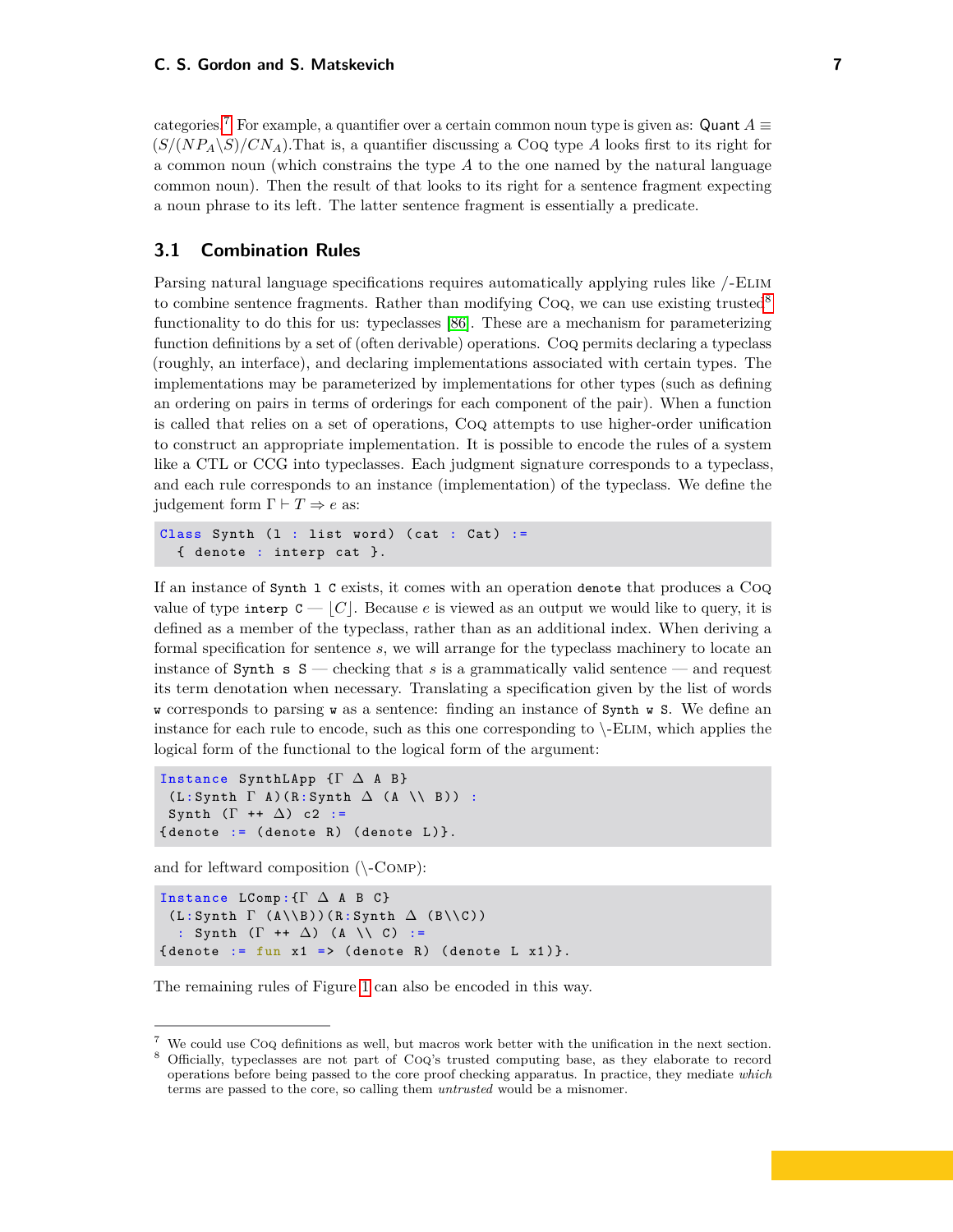In addition to exploiting the proof assistant's built-in search for parsing, the use of typeclasses means the set of rules is extensible. As mentioned, the core CCG rules are already known to be expressive enough to cover any known linguistic construction (the technical term is that CCGs are *mildly context-sensitive* [\[39,](#page-18-6) [48\]](#page-19-6)). However:

- Additional derived rules could be added either to accelerate proof search for recurring intricate constructions
- The rules can be used to offer generalized constructions for words with many roles. This is particularly valuable for linguistic constructs likc coordination (Section [3.2.2\)](#page-8-0).
- As discussed momentarily, it allows easy extension of the lexicon with new words without modifying a fixed database.

## **3.2 Lexicon**

The lexicon is encoded via another typeclass which assigns grammatical types and logical forms to individual words rather than series of words. Coq permits declaring multiple instances for the same word (e.g., if a word has multiple meanings of different grammatical types), giving essentially a free variant of intersection types [\[64\]](#page-20-12) without the coherence issues described by Carpenter [\[14\]](#page-17-10) (only one definition will be chosen per appearance of the word). We represent our lexicon with another type class, and tie it into the Synth typeclass:

```
Class lexicon (w : word) (cat : Cat) := { denotation : interp cat }.
Instance SynthLex \{w \; \text{cat}\}' (lexicon w cat) : Synth [w] cat :=
  { denote := denotation }.
```
Thus, a dictionary for our approach consists of a set of instance declarations for lexicon:

```
Instance fourlex : lexicon "four" NP := \{ denotation := 4 \}.
Instance noun_is_adj_sentence {A: Type} :
 lexicon "is" (@NP A \\ (S // @ADJ A)) :=
   \{ denotation n p := p n \}.
Instance noun_is_noun_sentence {A: Type} :
  lexicon "is" (@NP A \\ (S // @NP A)) :=
   { denotation n a := n = a }.
```
Here we have defined two different meanings for "is" allowing it to be used to apply an adjective, or to denote equality. The difference between the two, beyond their denotation is the grammatical types: both expect a noun phrase to the left, and some other word to the right: an adjective in the first case, or another noun in the second. Note that in both cases, the adjective or noun phrase must match the type of underlying Coq object the the left-side noun phrase refers to: the argument n is in both cases a variable of type interp ( $\mathsf{QNP}$  A)=A because that is the argument of the outermost slash type, while the second argument in each entry corresponds to the interpretation of the second slash type's argument (a predicate or an additional term, respectively). Coupled with a development-specific bit of lexicon to name a particular Coq object of interest:

```
Instance addone_lex : lexicon "addone" NP :=
  { denotation := addone (* \lambda x. x + 1 *) }.
```
this approach permits giving correct denotations to both:

<sup>J</sup>addone is monotone<sup>K</sup> <sup>≡</sup> monotone(addone)  $\llbracket$ addone given 3 is 4 $\llbracket$  ≡ (addone 3) = 4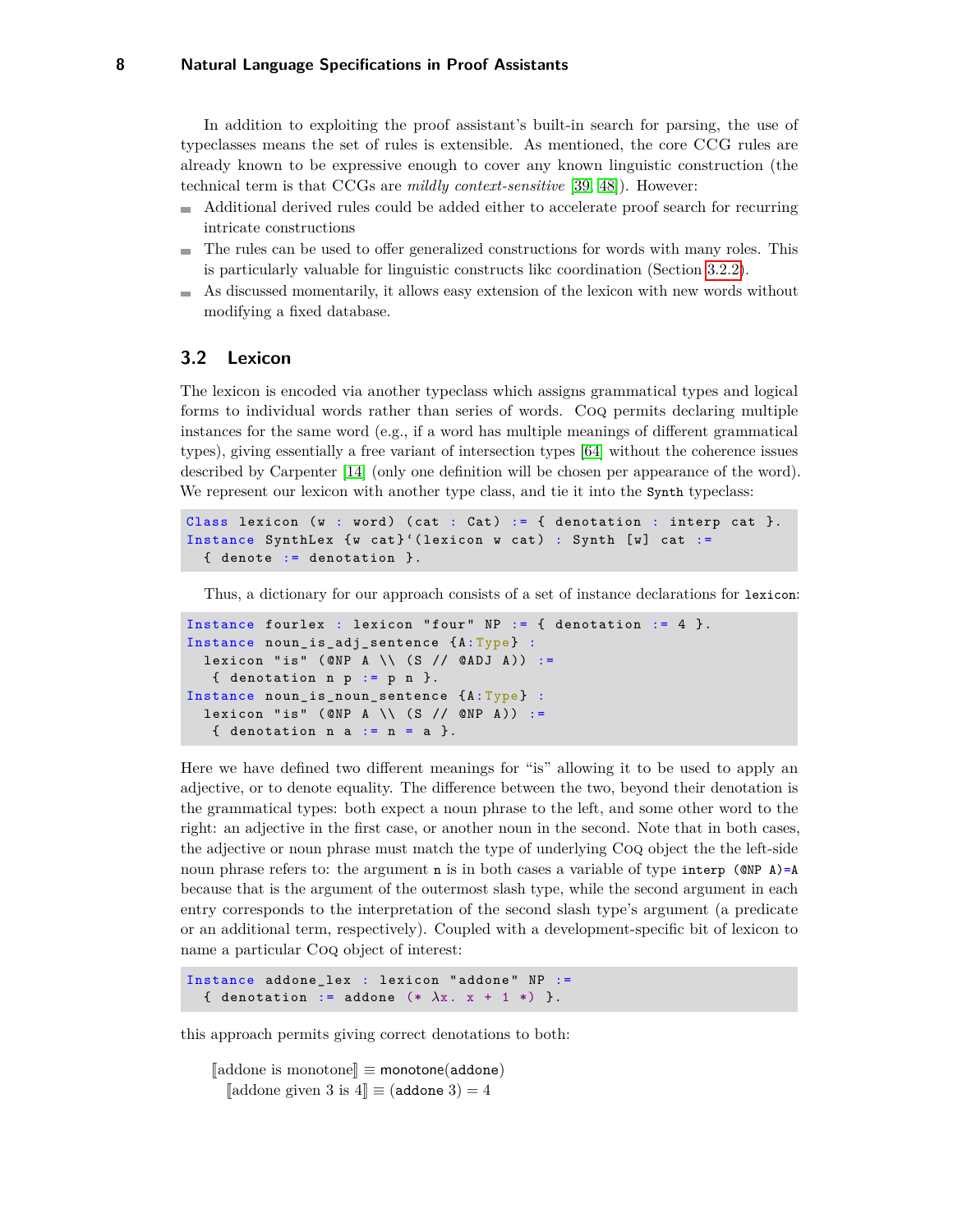#### **3.2.1 Quantifiers**

Earlier we mentioned quantifiers over *A* can be given grammatical type

Quant  $A \equiv (S/(NP_A \backslash S)/CN_A)$ 

Thus, a quantifier looks to its right first for a common noun (corresponding to the word identifying the Coq type to quantify over), and after that is combined, the result looks further to the right for a sentence fragment expecting such a thing to its left. Then adding appropriate lexicon entries for "every":

Instance forall\_lex  ${A:Type}$  : lexicon "every" (Quant A) := { denotation := fun \_ P => (forall  $(x:A)$ , P x) }.

and another for the common noun "natural" (number) allows correctly parsing sentences like

```
[every natural is even] ≡ ∀(n : nat). (even n)
```
(Recall, we must still be able to state claims that are false.) The common noun contributes nothing directly to the denotation, but constrains the quantifier to work with noun phrases referring to natural numbers.

#### <span id="page-8-0"></span>**3.2.2 Coordination**

One aspect of natural language which is the source of some interest is that the words "and" and "or" (or their equivalents in other languages) can often be used to combine sentences fragments of widely varying grammatical types. For example, in "four is even and positive" the word "and" conjoins two adjectives: "even" and "positive." Yet in the sentence "four is even and is positive" it conjoins two phrases of grammatical type  $NP_{\text{nat}}\setminus S$  ("is even" and "is positive").

We can directly adopt a solution from the compuational linguistics literature [\[14\]](#page-17-10), and formalize that "and" and "or" apply to any semantic type that is a function into (a function into...) the type  $\frac{Proof}{Proof}$  of propositions. We define an additional typeclass to recognize such "Prop-like" grammatical types inductively, starting with the grammatical types *S* and *ADJ*, and inductively including slash types whose result type is also "Prop-like", which define an operation to lift boolean semantics through repeated functions. We then add a polymorphic lexicon entry for each of "and" and "or" which assigns them any "Prop-like" type.

Thus in a sentence like "four is even and is positive" the two conjuncts are recognized as Prop-like (their underlying semantic type is nat  $\rightarrow$  Prop), and the operations of the typeclass recognizing this automatically lift a binary operation on Prop to a binary operation on predicates. For "and" this lifts logical conjunction to  $\lambda P$ .  $\lambda Q$ .  $\lambda x$ . P  $x \wedge Q$  x, which is exactly what is needed — the grammar rules will apply this function to the semantics of the even and positive predicates, and finally 4. Disjunction is handled similarly, and this generalizes to arbitrarily complex slash types whose final semantic result is Prop.

### **3.3 Using Specifications**

We couple these with an additional typeclass Semantics s C which is defined when the string s splits into a list of words w (string splitting is implemented with another typeclass) and there exists an instance of Synth w C. Then we define a function from strings to their denotations: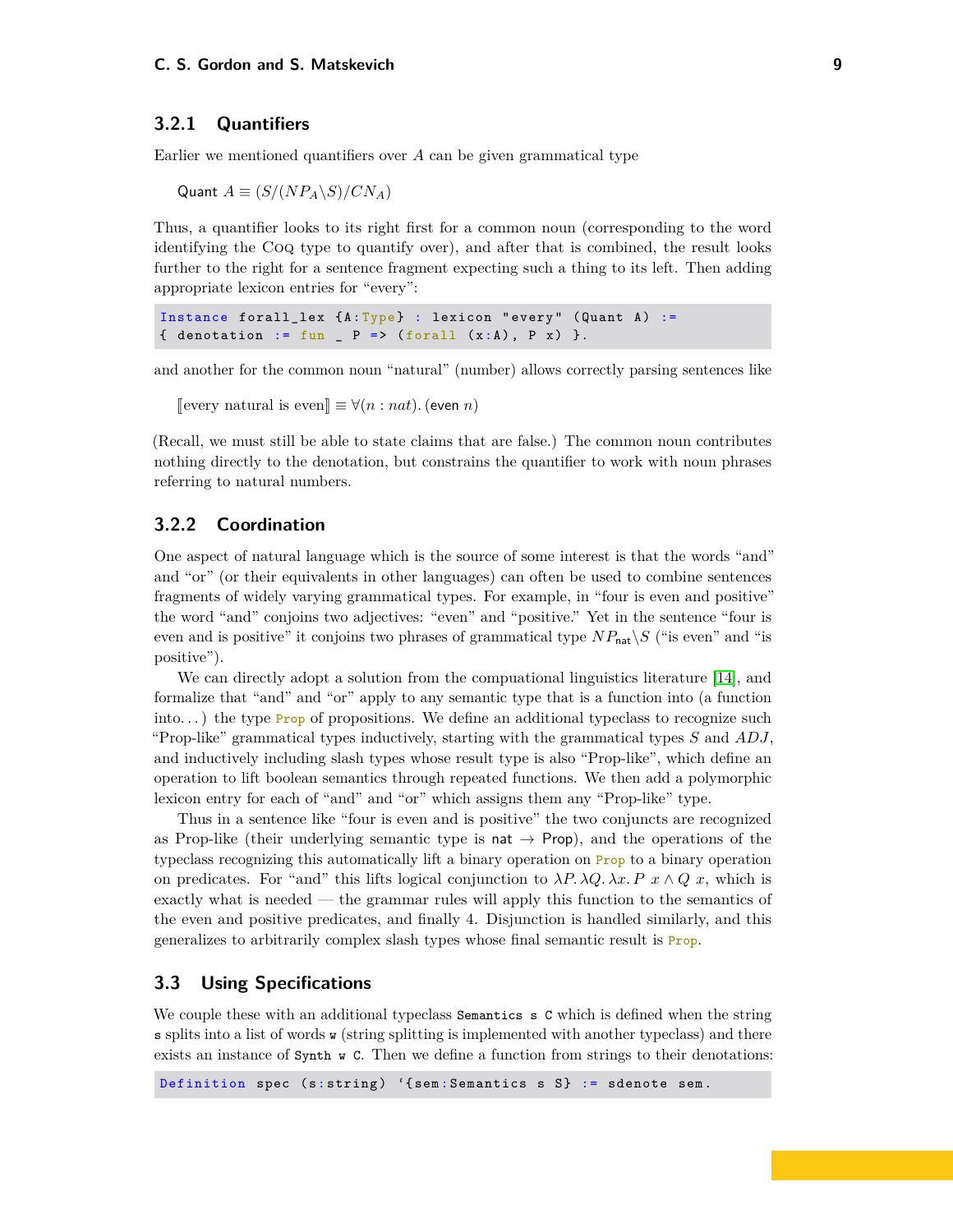When invoked with a string s, Coq will search for an instance of Semantics s  $S - a$  parse of the string as a complete sentence. The logical form of a sentence has Coq type Prop (a proposition, or logical claim, to be proven).

Thus we may translate a range of specifications given an appropriate lexicon, including those below (sugared into math notation for space and readability):

 $\llbracket$ addone is monotone $\llbracket = \forall x, y : \mathbb{N}. x \leq y \Rightarrow$  addone *x* ≤ addone *y* 

[every natural is non-negative]] =  $∀n : N, n ≥ 0$ 

<sup>J</sup>every natural is non-negative and some natural is even<sup>K</sup> = (∀*<sup>n</sup>* : **<sup>N</sup>***. n* <sup>≥</sup> 0) <sup>∧</sup> (∃*<sup>n</sup>* : **<sup>N</sup>***.* even *<sup>n</sup>*)

Because Coq's logic allows proof goals to be computed, spec can be used to declare proof goals:

```
Goal spec " addone is monotone ".
> spec " addone is monotone "
simpl. (* simplify the goal *)> forall x y : nat, x \leq y \rightarrow addone x \leq addone y
```
If Coq cannot find a Semantics instance for a specification, the user sees an error; because instance search reuses existing proof search functionality, a skilled user could manually debug the failure.

## **3.4 Predicativity**

A careful reader will notice that Section [3](#page-4-1) defines a Type whose constructors quantify over Type. Our current use cases produce elements of Prop, so we could simply define Cat has having sort Prop. However, there are many reasons to conduct proofs avoiding Prop even in specifications (e.g., homotopy type theory [\[9\]](#page-17-11)). Making all of the typeclass definitions, instances, and goals universe-polymorphic (Polymorphic) allows us to remain predicative.

## **3.5 Performance**

The performance of semantic parsing from natural language into formal specifications depends on both the underlying typeclass resolution procedure, as well as the space of derivations that must be explored during parsing. Our tokenization code for splitting strings runs in linear time because there is at most one typeclass instance that can apply for each character of a string (i.e., depending on whether or not the character is a space). So the rules which determine the search space are primarily the structural rules encoded in the Synth typeclass instances, and the lexicon instances. Since most words have only one or a very small number of grammatical roles (in general, not just in our small prototype [\[33,](#page-18-7) [34,](#page-18-4) [32\]](#page-18-5)), lexicon ambiguity will not be a major driver of search costs. Instead, most costs come from exploring structural rule applications, particularly the rules for associativity and shifting of left and right slash type nesting, each of which may send search off into a dead end. To limit ambiguity, our typeclass for coordinators imposes an upper bound on how many times boolean operations can be lifted, and in Coq we set the typeclass resolution to use a depth limit of 15 on instance resolution. This reflects that by and large, categorial grammar derivations tend to be shallow and wide.

As a coarse measure of base efficiency, under these conditions parsing "every natural is non-negative and some natural is even" takes approximately 26 seconds<sup>[9](#page-9-0)</sup> on a 4-core Intel

<span id="page-9-0"></span><sup>9</sup> Measured by setting Semantics "every natural is non-negative and some natural is even" S as the proof goal, and using time typeclasses eauto to time the search.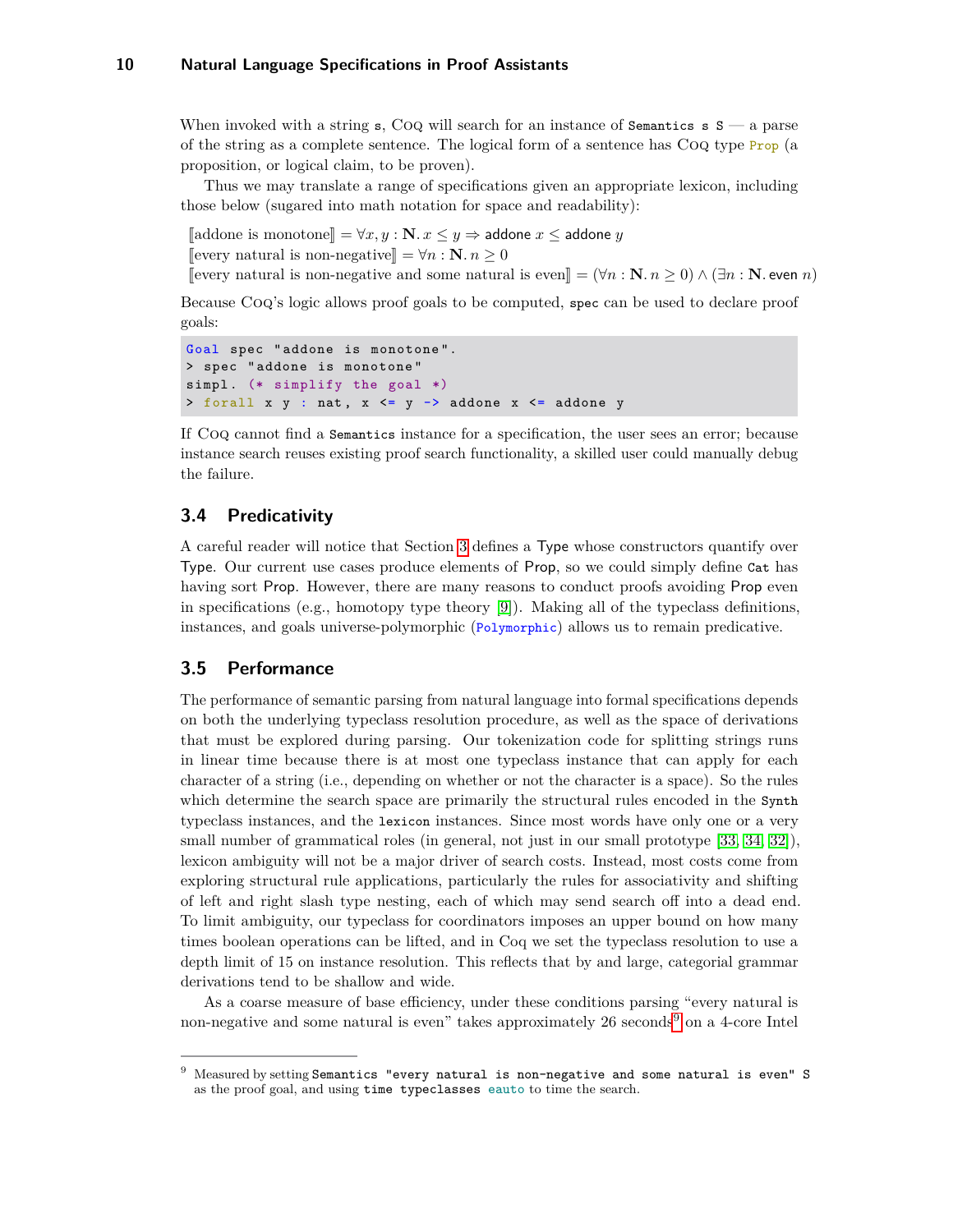#### **C. S. Gordon and S. Matskevich 11 11**

Core i5 (with 16GB of RAM, but this is CPU-bound). Faster would be ideal, but this is at least suitable for using one file to cache the parses, which can be compiled infrequently, with other files pulling in the relationships as needed. Inspection of the search trace confirms that most search time is spent in dead-ends related to different combinations of associativity and shifting rules.

To investigate whether alternative typeclass resolution algorithms might have an impact, we ported most of our machinery — all except string tokenization<sup>[10](#page-10-1)</sup> — to version 4 of the Lean theorem prover [\[68\]](#page-20-13). This version uses a new typeclass resolution algorithm [\[85\]](#page-21-3) designed specifically to accelerate complex typeclass resolution problems like the one our work presents. Working with pre-tokenized inputs, compiling the entire formalization and parsing multiple examples, including the one above, consistently takes less than 3.5 seconds. More complex sentences of course may require more time and investment in optimization, as the simplest categorial grammars model the context-free languages (which have worst-case cubic time parsing), while the most complete mildly-context-sensitive classes of categorial grammars have  $O(n^6)$  worst-case parsing cost [\[39\]](#page-18-6), though in practice the common case can be made quite fast [\[19,](#page-17-12) [18,](#page-17-13) [20\]](#page-17-14).

# <span id="page-10-0"></span>**4 Modularity and Extension: Growing a Lexicon, Handling More Logics**

The previous section described only a small fragment of English suitable for formalizing mathematical claims. Categorial grammars are what linguistic semanticists call *lexicalized* grammar formalisms. Unlike phrase-structure grammars (e.g., context-free grammars) which build in an explicit classification of grammatical phrase types, lexicalized grammars use a small set of general rules (like those in Figure [1\)](#page-3-0), and then rely on the lexicon to give the precise grammatical types of every word. The availability of slash types (directed function types) affords significant flexibility, and extensions to attach modalities to the slashes [\[6,](#page-17-3) [63\]](#page-20-2) allow further constraints capturing the subtleties of natural language to be captured solely by giving precise grammatical types (and semantics) to individual words.

#### **4.1 Managing Words**

Adding new words to a categorial grammar lexicon is conceptually as simple as adding the word, particular grammatical type, and associated denotation to the database. This makes it easy to extend a system with new concepts (e.g., new algebraic structures); lexicon entries to deal with concepts defined in a proof assistant library can be distributed as a part of that library. Conversely, if a word or particular usage of a word is found to be confusing to humans, leading to ambiguity, or otherwise problematic, it can be removed from the lexicon while affecting only inputs that use that word in that way (i.e., the problematic ones).

In practice the situation will be more complex, but we expect most extension to require little, if any, special linguistic knowledge. Assuming a robust core lexicon (Section [4.3\)](#page-11-0), it is likely that most extensions will be additions of words with simpler categories. Experiments on a large standard-English lexicon showed [\[33\]](#page-18-7) that when training on most of lexicon, the unseen words in a held-out test set were primarily nouns (35.1%) or transformations of nouns (e.g., adjectives, at 29.1%). These are the simplest categories to provide semantics

<span id="page-10-1"></span><sup>&</sup>lt;sup>10</sup> String tokenization takes negligible time in CoQ for reasons outlined above, and does not directly translate because Lean uses a different datatype for strings.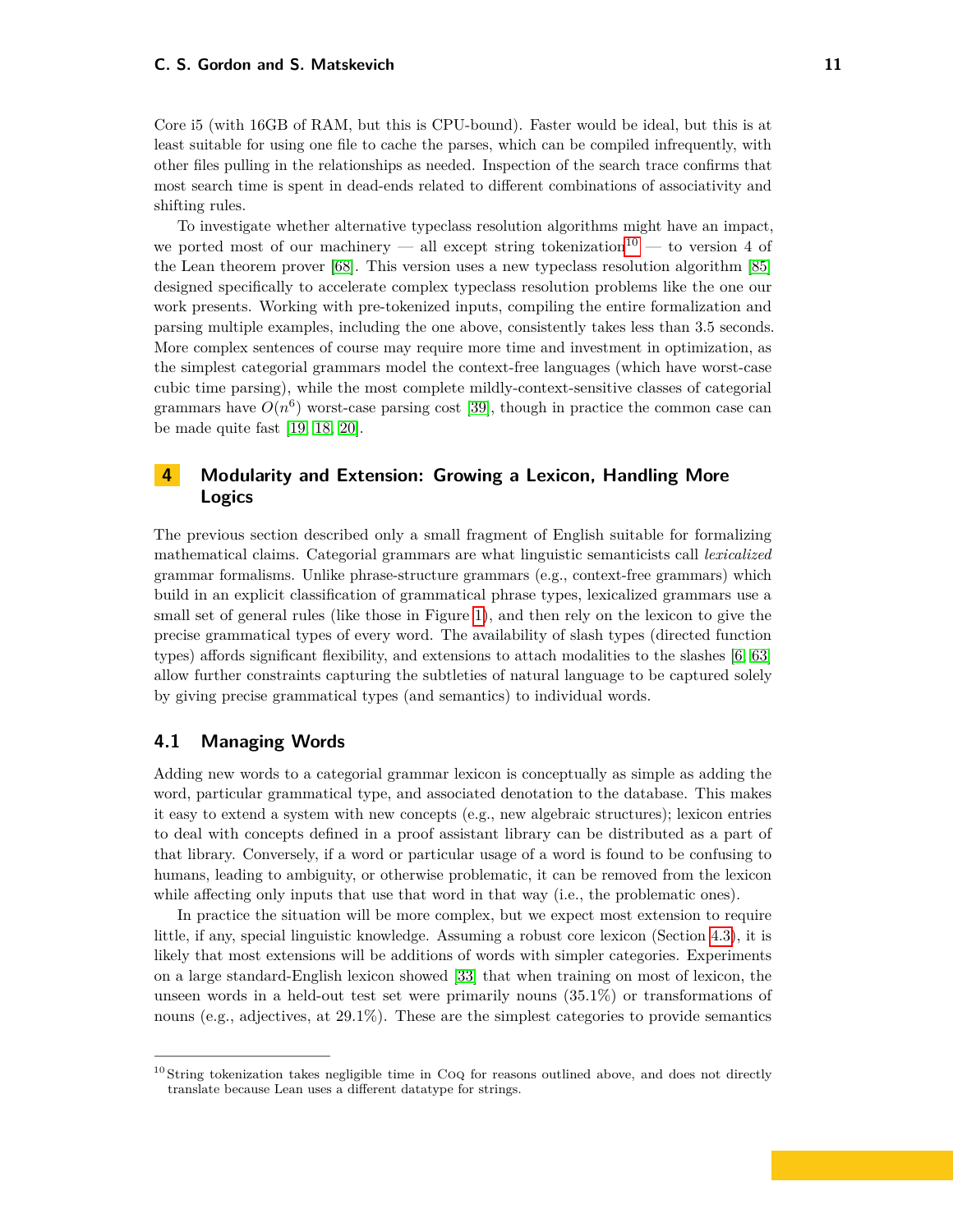for (types, objects, and predicates), strongly suggesting that proof assistant users with no special linguistics background could make most extensions themselves. Similar experiments for a wide-coverage lexicon of German [\[32\]](#page-18-5) show over half of unknown words to be nouns, suggesting this feasibility extends beyond just English.

## **4.2 Supporting Additional Grammatical Constructions**

Formalization of significant fragments of language much deal with more subtle constructions that what we have described so far can handle. However, what we have described thus far is essentially read directly out of the literature on linguistic semantics. Linguists have spent many decades building out knowledge of how to handle more sophisticated uses of quantification [\[88,](#page-21-5) [62\]](#page-20-14) ("every," "some," "most"), resolving pronoun references [\[36\]](#page-18-8), discontinuity [\[66\]](#page-20-15) (where a word is far from a word it modifies), and much more [\[14,](#page-17-10) [67\]](#page-20-3).

## <span id="page-11-0"></span>**4.3 A Full-Featured Core Lexicon**

How large should a base lexicon with reasonably wide coverage be? The largest lexicon for a categorial grammar is Hockenmaier and Steedman's CCGBank [\[32,](#page-18-5) [34\]](#page-18-4), which models the usage of language in a particular sample of the Wall Street Journal. It contains roughly 75K unique words, and some of the most common words have dozens of grammatical categories, or more (the English word "as" is overloaded with 130 distinct — though related — grammatical types). This has motivated work on learning lexicons with semantics [\[41,](#page-19-8) [5,](#page-17-15) [51,](#page-19-9) [50\]](#page-19-10), as well as work on learning more compact lexicons that automatically capture standard word variations (e.g., automatically generalizing singular definitions to work for plural forms) [\[55,](#page-19-11) [93,](#page-21-6) [49\]](#page-19-12). These works all focus on cases where CCGs parse sentences into a variant of first-order logic, but should in principle generalize to targeting richer logics like the Calculus of Inductive Constructions underlying Coq and Lean. While the need to scale to large lexicons draws us back to a kind of machine learning, it draws us back to a kind with an eminently auditable results, producing lexicon entries which have well-defined individual meaning, which can be manually adjusted or removed if necessary.

Any initial broad-coverage lexicon for technical prose will need to be manually constructed (including input to a future learning algorithm). However, since technical prose about math and code is still a particular stylistic use of a standard natural language, it mostly reuses words in the same grammatical role — and therefore, same categorial grammar type — as non-specialist grammars. This means we can bootstrap an initial lexicon for English by reusing grammatical types from existing categorial grammar lexicons for English [\[34,](#page-18-4) [35\]](#page-18-9), and similarly German [\[32\]](#page-18-5), Hindi [\[3\]](#page-17-6), Japanese [\[58\]](#page-19-7), and other languages [\[1\]](#page-16-0).

This means initial efforts can focus mostly on defining semantics for existing grammar-only lexicon entries, rather than starting from scratch. And for many of the words appearing in specifications, particularly quantifiers ("every", "all", etc.), determiners ("a", "the", etc.), and prepositions ("in", "of", etc.), the semantics are typically very simple (quantifier semantics look like the examples in earlier sections; prepositions are typically identity functions, functioning similarly to linguistic phantom types [\[27\]](#page-18-10) / units of measure [\[42\]](#page-19-13) for other words to locate parameters.)

Careful readers or prior students of linguistics may have wondered when matters of verb tense, noun case and number, grammatical gender,  $1<sup>1</sup>$  etc. would arise. In full linguistic

<span id="page-11-1"></span> $11$  Which does not exist in English, but does in German, French, and so on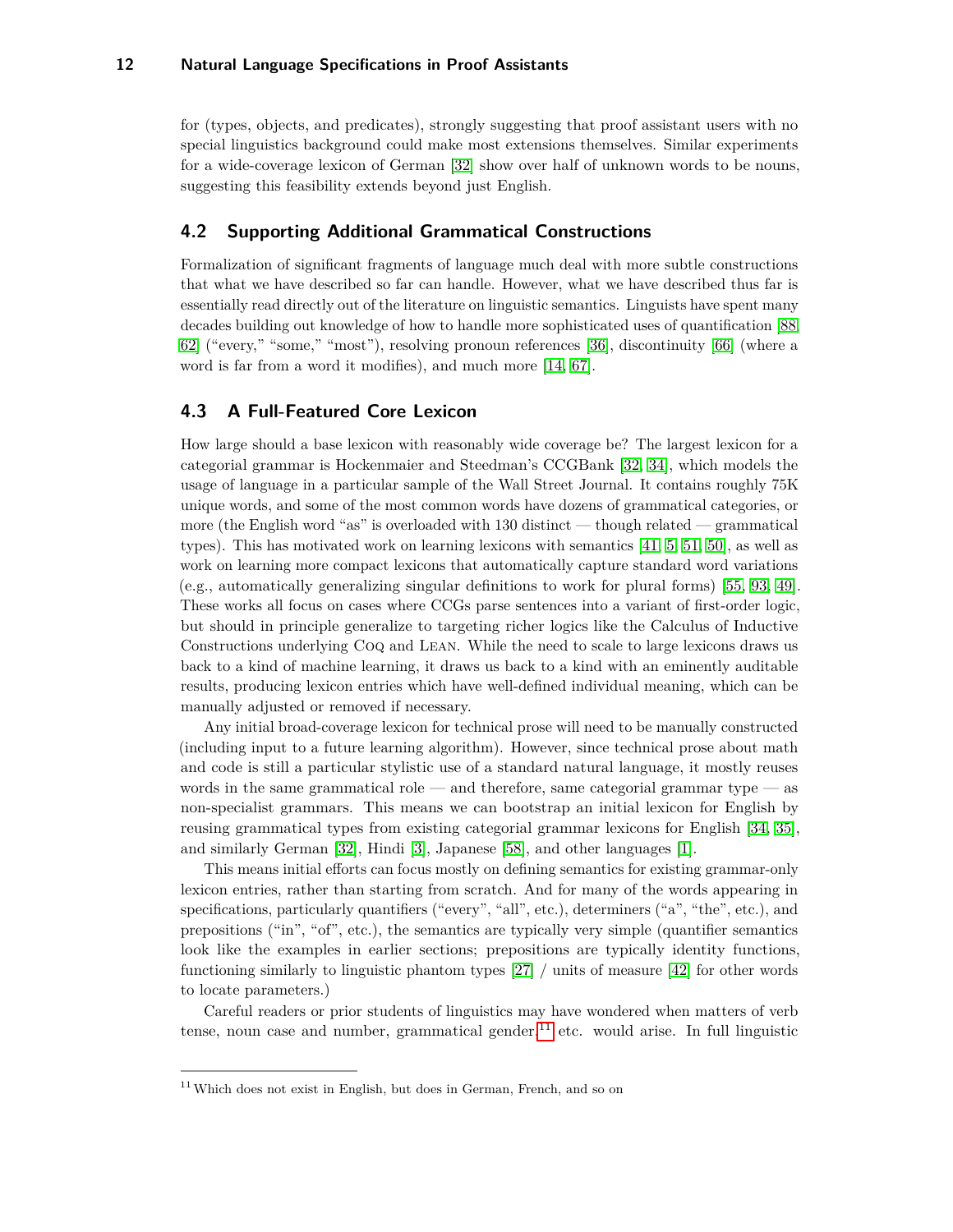treatments, these are reflected in additional parameters to some grammatical categories. So for example, in our setting a noun phrase would be parameterized not only by the underlying referent type, but also by the case, number and so on; lexicon entries would then carry these through appropriately (making it possible to for example, require the direct object of a verb to be in the accusative case rather than nominative). We have omitted such a treatment here partly because it would obscure the key ideas while adding little value, partly because many of these distinctions are less important for our examples in English (which has fewer syntactic case distinctions than other languages), and partly because some aspects (like tense) may make sense only for specific embedded specification logics.

## <span id="page-12-0"></span>**4.4 Beyond CIC**

While the framing in this paper has focused on generating specifications which in Coq and Lean have type **Prop**, this is not required. Categorial grammars require only that their top-level semantic truth value type have the structure of a Heyting Algebra [\[53\]](#page-19-14): a type with binary operators for standard logical operators.

Our Coq and Lean formalizations in fact make this generalization: the core machinery is polymorphic over an arbitrary choice of Heyting Algebra, with a lexicon split between entries polymorphic over the Heyting Algebra being targeted (e.g., "or" and "and") and words specific to a given Heyting Algebra.

This means the core idea applies not only to specs of type Prop, but that this machinery can be readily retargeted to any logic formalized within the proof assistant, such as LTL [\[75\]](#page-20-16), CTL [\[21\]](#page-18-11), or the BI-algebras underlying separation logics like Iris [\[40\]](#page-18-12).

This is not itself a new observation, as we discuss in related work (Section [7\)](#page-14-0), as others have instantiated categorial grammars to generate, for example, CTL [\[23\]](#page-18-13), before. However, these prior applications have targeted only specific use cases, while this setting permits reusing many lexicon entries across *many* logics, which should help in retargeting this machinery to new applications and future logics which may be formalized within a proof assistant.

# **5 Trust and Auditing**

One of the essential criteria for an LCF-style proof assistant is the production of an independently-checkable proof certificate. While we have proposed using Coq's typeclass machinery to automatically parse and denote, and the typeclass resolution itself is typically not viewed as part of the trusted computing base (TCB), it does effectively produce a proof certificate. The typeclass machinery explicitly constructs a an instance of the typeclass an element of the corresponding record type — and passes it to spec. So  $Coq's$  kernel sees (effectively) a categorial grammar proof, constructed via typeclass instances rather than constructors of an inductive data type. This explicit term persists into the proof certificates Coq already produces, and could be identified by an independent proof checker that wished to also validate the natural language interpretation. For example, the textual representation of the term witnessing that "four is even" parses to even 4 is:

```
bridgeStringWords (* The typeclass instance to tokenize then parse *)
  ( split1 NotSpace4 (* Start of tokenization *)
          ( split2 NotSpace6 NotSpace6
                   ( split4 ' NotSpace6 NotSpace6 NotSpace6 NotSpace6 )))
  ( SynthLApp ( SynthLex fourlex ) (* Parse tree of tokenized string *)
     ( SynthRApp ( SynthShift ( SynthLex noun_is_adj_sentence ))
                 ( SynthLex even_lex )))
```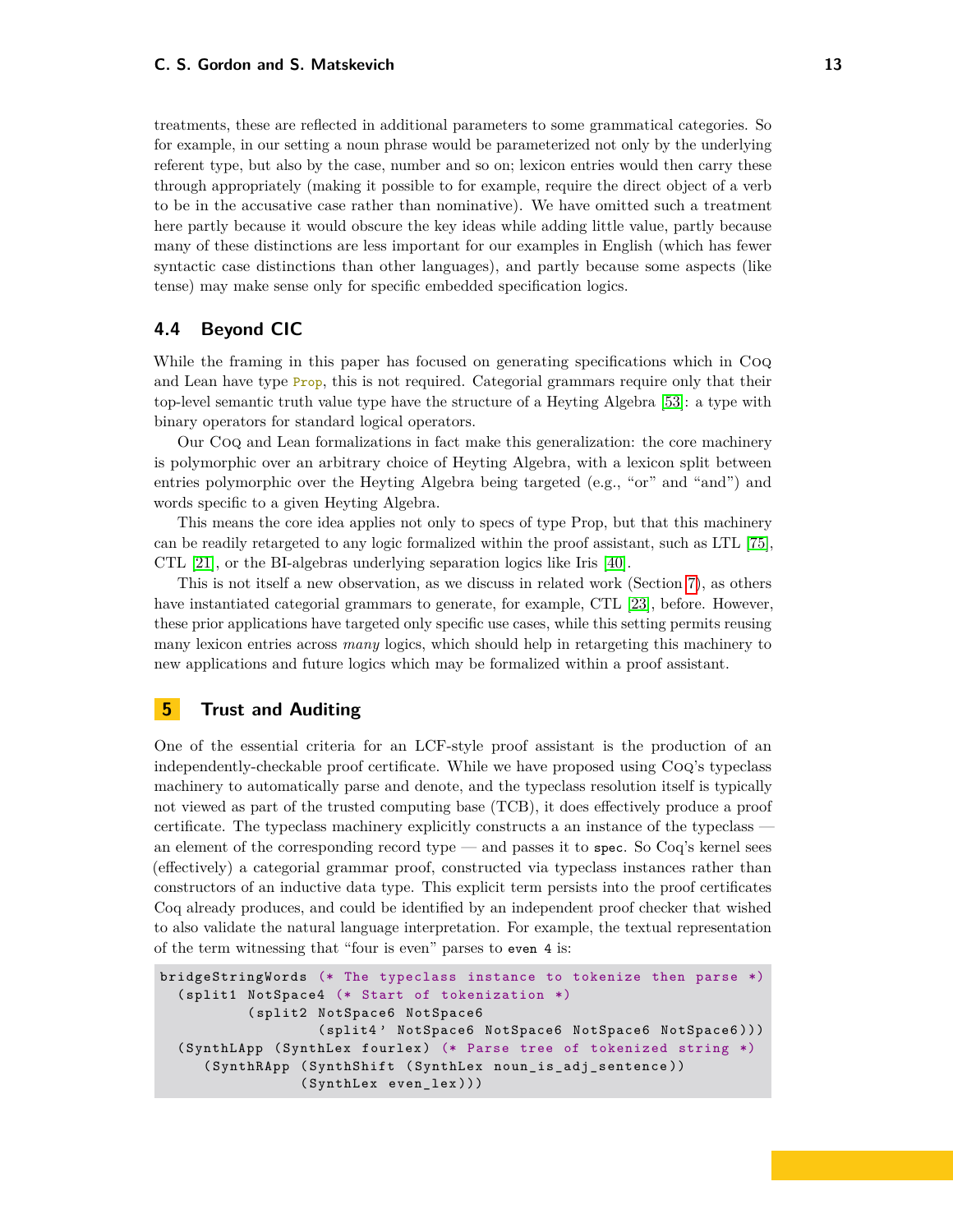which encodes both the tokenization (split1, etc.) and the constructed parse tree (with SynthLex calls referring to individual lexicon instances).

We can think of several ways a user might accidentally or maliciously risk confusing an independent checker: All but one can easily be detected by a checker aware of the categorial grammar specification typeclasses. The final possibility amounts to changing the specification in the proof certificate.

- A user may redefine or extend our core instances (for Synth) to produce a different denotation. A certificate checker would already ensure these are type-correct. An naturallanguage-specification-aware extension could check that the Synth instances correspond to the desired rules. Or to better support some of the extensibility arguments made earlier, the Synth typeclass could be modified to also carry a justification of its conclusions in a more general substructural logic [\[47,](#page-19-3) [30\]](#page-18-3), which would amount to requiring extensions to carry conservativity proofs.
- A user may extend the lexicon with additional words or additional grammatical roles  $\overline{\phantom{a}}$ for a given word, introducing ambiguity into the parsing. Checking for ambiguity is relatively straightforward: ignoring indexing by Coq types, equivalence of grammatical types is decidable, and a checker could conservatively require that any lexicon entries with the same index-erased grammatical types have clearly-distinct indices. An independent checker could verify the absence of ambiguity in the lexicon, or alternatively surface the use of any ambiguity in a parsing derivation for human inspection.
- A user could also manipulate the lexicon, for example *redefining* "monotone" to denote as m.  $\lambda f$ , True. This is arguably a form of modifying the specification by changing definitions, rather than sneaking a broken proof past a certificate checker. It is analagous to changing a definition of a property verified by a proof — a working proof with the wrong definition is wrong, but this leaves behind evidence of the incorrect definition.

These possible forms of attack highlight the main sources of trust added when considering natural language specifications in the approach we describe: the grammatical rules for combining phrases, well-formedness of the lexicon, and the definitions of words in the lexicon.

A minor point of trust is the requirement that lexicon entries at least give semantics whose Coq type is consistent with the grammatical type at hand. In our prototype this is expressed via the requirement that the type of a word's denotation is given by applying the interp function to the grammatical type. This is checked automatically by encoding this requirement in Coq's types, and enforced by any proof certificate checker for Coq's logic. This might seem trivial, but it is worth noting because other implementations of categorial grammars often do not check types. In early experiments we encountered type-related bugs in NLTK's CCG implementation, and our attempt to directly reproduce an existing use of CCGs for temporal logic specifications [\[23\]](#page-18-13) failed not because of our prototype's limitations, but because we encountered cases where the published lexicon entries were inconsistent with the stated grammatical types (e.g., giving a word a grammatical type indicating two arguments, but a logical form which only accepted one). It is possible these were merely typographical errors, as is often found by any mechanization based on a published paper rather than a code artifact [\[44\]](#page-19-15), but in either event the type system detected the incorrect entries when we attempted to enter them directly from the paper.

## **6 A Limited Role for Machine Learning**

As discussed earlier, the need for predictability, auditability, and modular lexicons play to the strengths of categorial grammar. These also correspond to established weaknesses of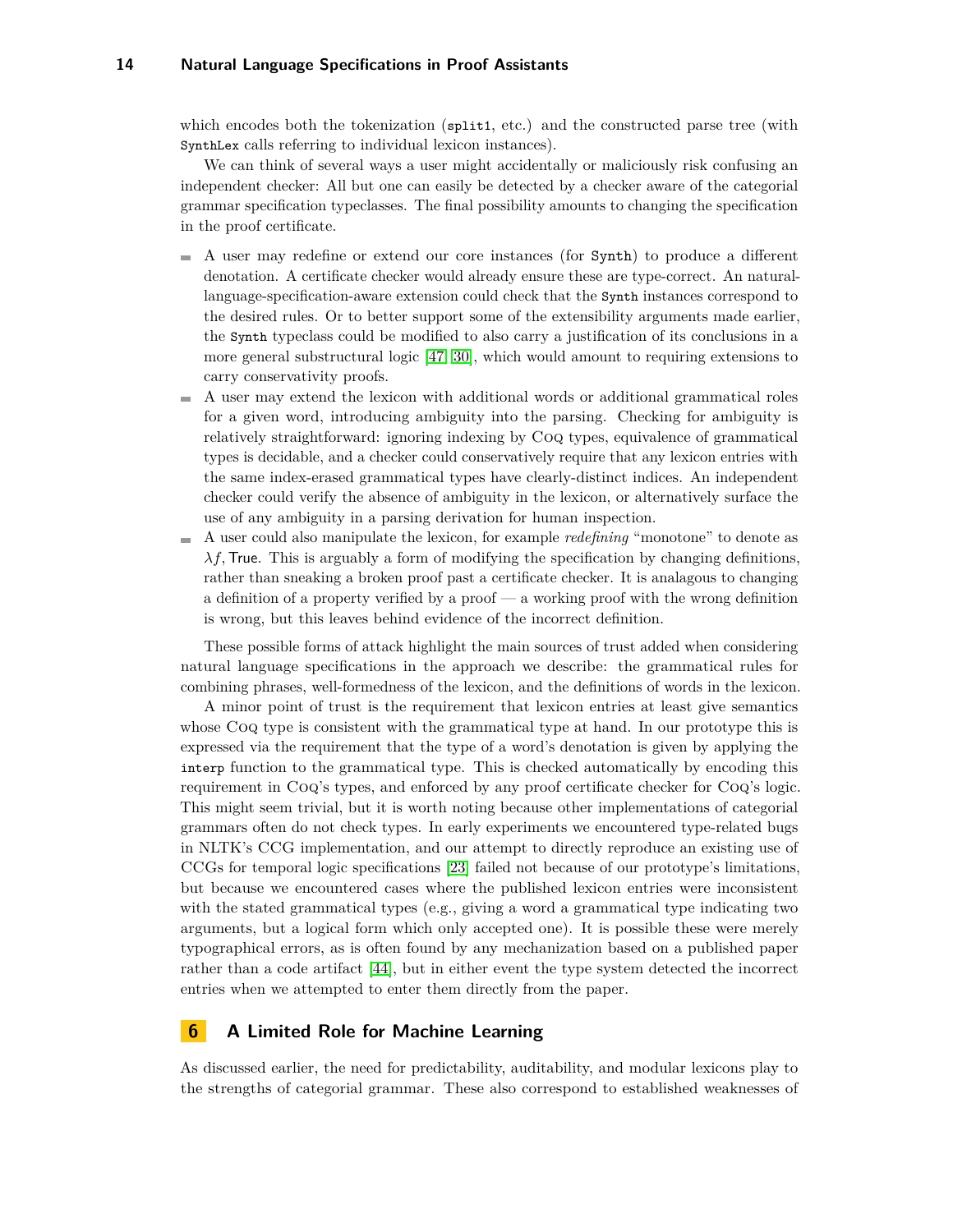#### **C. S. Gordon and S. Matskevich 15**

common statistical and neural approaches to natural language processing, which often handle equivalent expressions in surprisingly incompatible ways (despite intriguing ongoing work to alleviate this [\[96\]](#page-21-7)), provide no interpretable justification for linguistic choices, and are inherently non-modular (one cannot simply retrofit a small collection of additional words into a large model). Beyond this, neural approaches appear to systematically struggle to deal consistently and accurately with boolean operations (especially negation) [\[91,](#page-21-8) [24,](#page-18-14) [70\]](#page-20-17), which are often critical to formal specifications.

One of the primary advantages of neural and statistical models for natural language processing is that natural language is constantly evolving, with new expressions and terms being invented regularly, and neural and statistical models can often handle unseen words somewhat reasonably by mimicking known usage patterns of other words, despite lacking any ground notion of meaning [\[12,](#page-17-16) [57\]](#page-19-16). However, this advantage has little role to play for formal specifications, both because of the hightened certainty requirements, but because new terms often carry very specific meanings, and also because the natural language used to describe formal properties tends to evolve more conservatively in order to avoid human misunderstandings.

The biggest general advantage of machine learning techniques is their ability to process large amounts of data with reduced human effort. Historically, large databanks of grammatical types and semantics for English [\[34\]](#page-18-4), German [\[32\]](#page-18-5), Hindi [\[3\]](#page-17-6), Japanese [\[58\]](#page-19-7), French [\[65\]](#page-20-8), and other languages [\[1\]](#page-16-0) have been rooted in enormous human efforts to manually label data, either directly or via translation from a corpus manually annotated for another grammar formalism. This has inspired a range of techniques for learning a lexicon for semantic parsing from a small set of initial examples [\[51,](#page-19-9) [5,](#page-17-15) [50,](#page-19-10) [49\]](#page-19-12). These techniques could in principle be used to rapidly expand an initially-hand-crafted core lexicon, or eventually to learn a domainor program-specific lexicon to be added to a base lexicon after auditing. Currently all of these techniques target learning logical forms in first-order logic, and would require adaptation to deal with the indexed grammars required to target a proof assistant's logic.

One way machine learning could play a major role in this endeavour would be analagous to one of its major roles in traditional semantic parsing, which is in learning an optimal search strategy over derivations from a large corpus of complete derivations [\[20,](#page-17-14) [18,](#page-17-13) [19\]](#page-17-12). Such a statistical model over likely parse structures can be used to dramatically accelerate parsing by using a model to choose priorities for proof search, thereby avoiding more dead-ends. Using machine learning in this narrow way could lead to substantial performance gains without compromising the categorial grammar properties relevant for formal specifications: a successful parse still yields a full derivation. In principle it should be possible to learn how to assign rule priorities and/or customize generate custom (derived) rules. However, a prerequisite for training such models is a large corpus of complete parses, which at least initially would need to be obtained through regular unification alone.

# <span id="page-14-0"></span>**7 Related Work**

Both categorial grammars of the form we work with and the use of dependent type theories for natural language semantics have long histories [\[52,](#page-19-2) [92,](#page-21-9) [89\]](#page-21-4), and we are hardly the first to propose reducing the gap between formal or semi-formal specifications and natural language. Our proposal differs from the former primarily in that we argue for employing these not for the study of linguistics, but for the application of linguistics research to build a system for integrating natural language descriptions into the main intended use of proof assistants, including cases where the proof assistant is used to construct proofs in an embedded logic.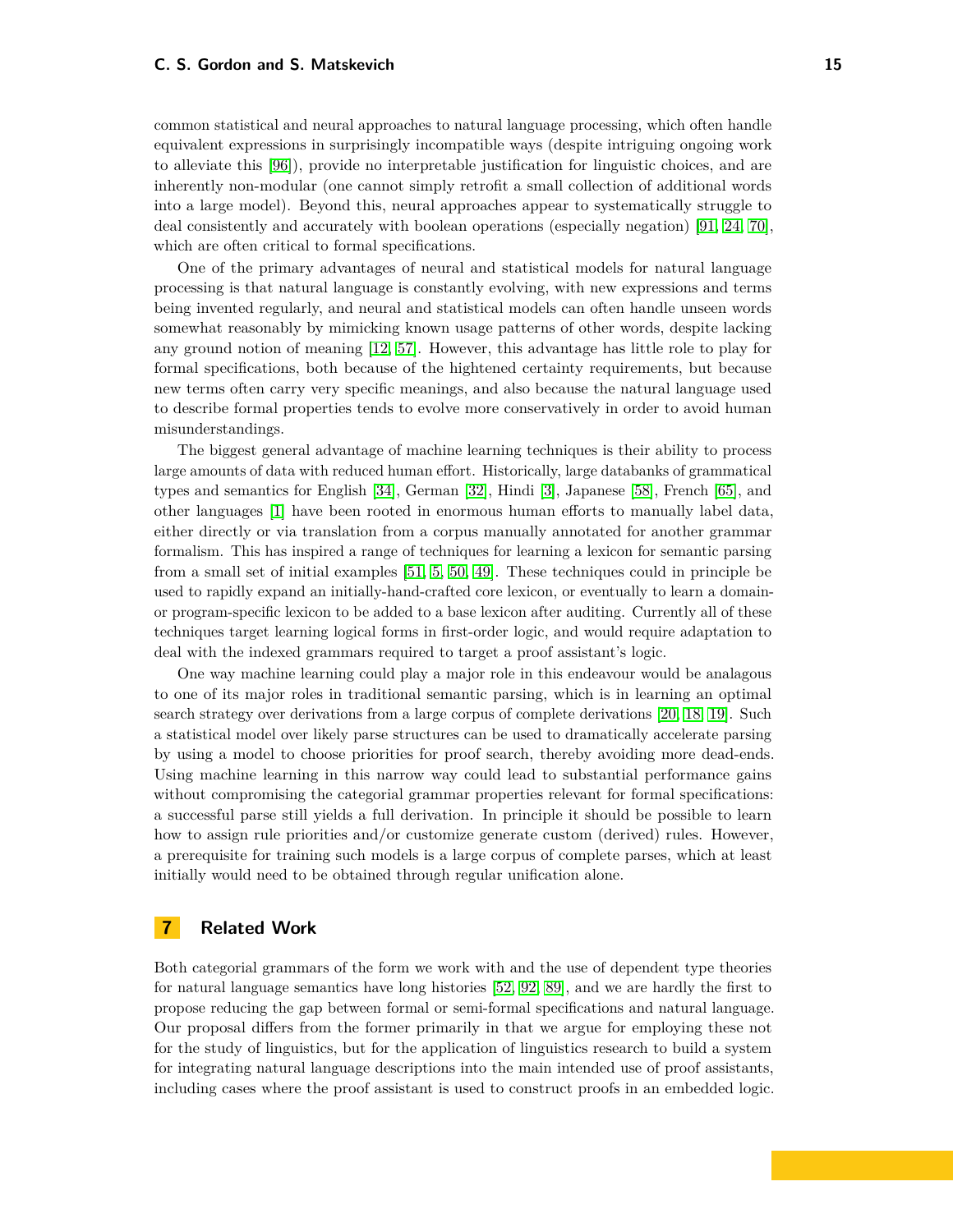Our proposal differs from most work on the latter primarily in our focus on employing actual linguistic models of grammar and meaning to extract intent from natural language, rather than using a range of shallow (though often effective) heuristics, in order to afford a higher degree of freedom in expressing expectations. We offer more details on these relationships below.

Others have used type theories like Coq's for logical forms [\[89,](#page-21-4) [78,](#page-20-10) [79,](#page-20-7) [16,](#page-17-8) [11\]](#page-17-4), broadly making the argument that variants of dependent type theory offer a range of appealing options for modeling natural language semantics that fix some percieved deficiencies in the use of a lambda calculus over first-order logic formulas, but consistently focused on using this as a means to study linguistics. The notion of indexing some grammatical categories by the type of a referent in such an underlying type theory comes from Ranta's work [\[80\]](#page-20-11) on studying the linguistics of mathematical statements. Ranta [\[79\]](#page-20-7), Kokke [\[46\]](#page-19-17) and Kiselyov [\[43\]](#page-19-18) have formalized variants of categorial grammar with semantics in proof assistants, but only as object logics of study in order to prove properties of those systems, rather than as working parsers integrated with other uses of proof assistants. This leaves much to explore in integrating categorial grammar with various forms of type-theoretical language semantics [\[17\]](#page-17-5), some of which coincide with common specification patterns.

Others have worked towards using categorial grammars and related techniques to translate natural language into formal specifications in a variety of other logics. Dzifcak et al. [\[23\]](#page-18-13) used CCG to translate natural language specifications to CTL<sup>∗</sup> , though as mentioned in Section [4.4](#page-12-0) their semantics contain semantic type errors which are caught by working within a proof assistant that *enforces* consistency between grammatical and semantic types. Seki et al. [\[84,](#page-21-10) [83\]](#page-21-11) is the earliest approach we are aware of, using an alternative grammar formalism (HPSG [\[77\]](#page-20-18)) to translate natural langauge to first-order logic. Each of these approaches targets only a single logic, and assumes the translation is divorced from any particular use of formal specifications.

There have also been notable attempts to translate formal specifications into English, such as the support in the KeY theorem prover [\[38\]](#page-18-15), and a predecessor system [\[13\]](#page-17-17) that directly uses categorial grammar in reverse for natural language generation [\[81\]](#page-20-19) (another established use for categorial grammars beyond the semantic parsing we focus on).

There are also other approaches to bringing rigorous formalization closer to natural language, without attempting to capture natural language grammar in a systematic way. Isabelle/HOL's [\[69\]](#page-20-20) Isar proof language [\[94\]](#page-21-12) attempts to make proofs themselves more readable using proof manipulation commands resembling English. This is an example of what is known as *controlled natural language* [\[28\]](#page-18-16), a pattern of system development where the input language is a heavily restricted fragment of natural language, usually (though not always) simple enough to enable fully automatic processing, usually by heavily restricting both grammatical constructions and vocabulary. This includes examples like Cramer et al. [\[22\]](#page-18-17), who have worked on heavily restricted subsets of natural language that address both the specification of lemmas and their proofs, but like Isar do not attempt to capture any general natural language structure, and techniques which focus only on stating formulas in natural language [\[29\]](#page-18-18). By contrast, our proposed approach (1) reuses existing proof assistant machinery (typeclasses  $[86, 85]$  $[86, 85]$  $[86, 85]$ ) rather than requiring specialized support, and  $(2)$  aims to (eventually) permit almost arbitrary natural language grammar once an adequate base lexicon is developed (which can then be directly extended by individual proof developments).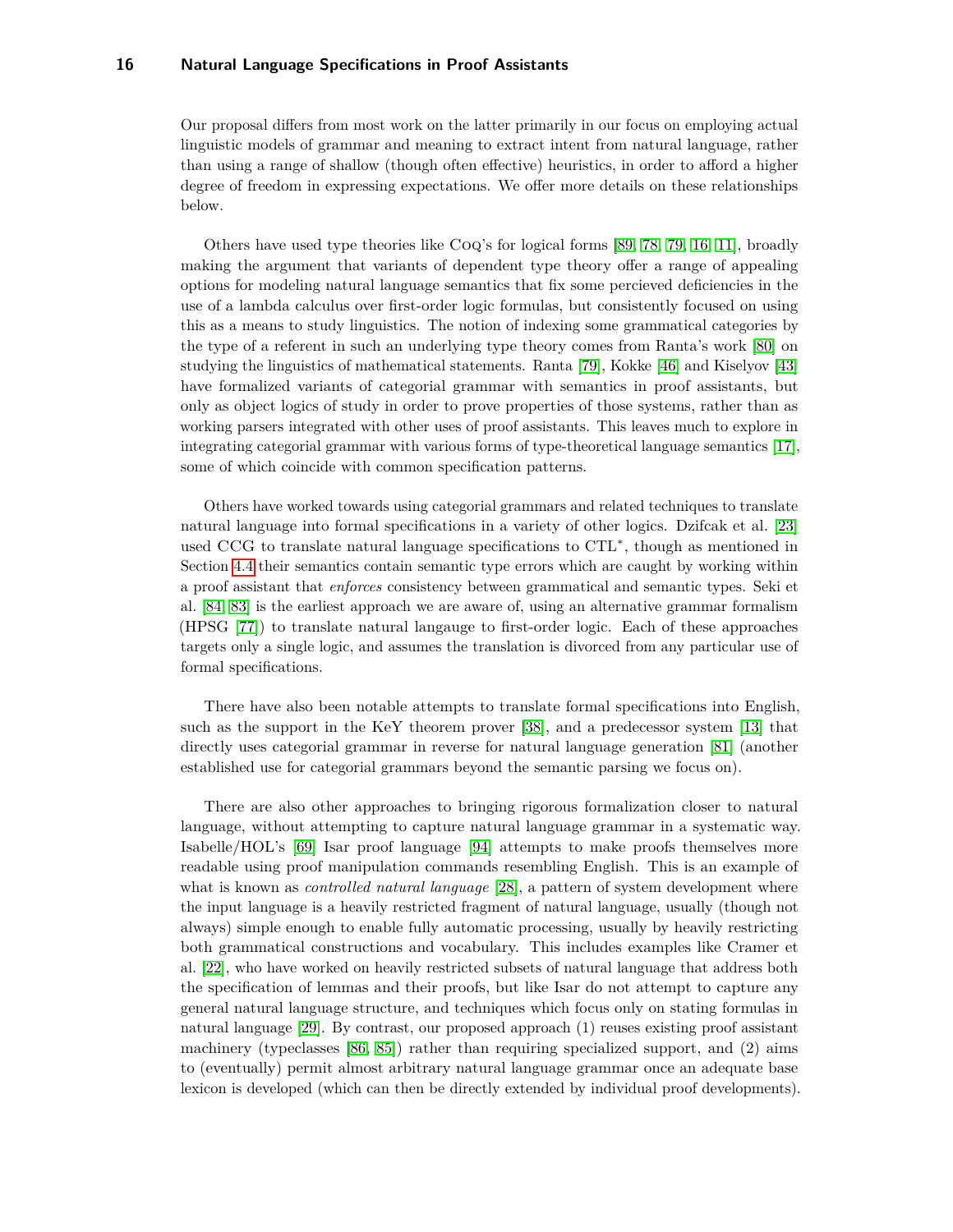## **8 Looking Forward**

We have presented evidence that it is plausible to support natural language specifications in current proof assistants by exploiting existing typeclass machinery, with no additional tooling required. Carried further, this could be useful in many ways. It can reduce the gap between informal and formal specifications, reducing (though not eliminating) trust in the manual formalization of requirements. Potentially non-experts in verification could understand some theorem statements, gaining confidence that a verification result matched their understanding of desired properties. And this could be used in educational contexts to help students learn or check informal-to-formal translations.

Of course, the details matter as well, and it will take time to realize a prototype that is broadly useful. First and foremost, a rich lexicon is required. As explained earlier, at least the initial lexicon will need to be manually constructed (borrowing grammatical categories from existing lexicons, and filling in the semantics) before it would be fruitful to adapt techniques for learning lexicons. Guiding this effort would require a substantial collection of examples of natural-language descriptions of formal claims, both for prioritizing lexicon growth and for validation that the approach is growing to encompass real direct descriptions of claims. Despite the now-enormous body of formalized proofs of program properties and mathematical results, early efforts in this direction have revealed this is less trivial than it seems. Even popular and classic texts introducing formal specification like Software Foundations [\[74\]](#page-20-21) and classic texts like Type Theory and Functional Programming [\[90\]](#page-21-13) have remarkably few crisp natural language statements matching a specific formal statement, instead discussing various needs at length in order to motivate eventual details of the final formalization (which is sensible for expository texts). Reynolds' classic paper introducing separation logic [\[82\]](#page-20-22) contains no English-language description of any full invariant involving separating conjunction. We do not necessarily require exemplars of full descriptions in a single sentence; it is common for one specification to imply multiple high-level properties, and we envision one style of use for natural language specifications to be checking that a given verified result implies multiple natural language claims which each cover part of the desired results.

It is possible that small differences will be required between standard natural language grammars and those used by this approach, arising from distinctions important to proof assistants but irrelevant to colloquial language. This is already the case, as mentioned, with the indexing of some grammatical categories with the semantic types of referents, following Ranta's early work on formalizing mathematical prose [\[80\]](#page-20-11). This direction offers opportunities to collaborate with linguists working in syntax and compositional semantics [\[8,](#page-17-18) [37,](#page-18-19) [88\]](#page-21-5). Such collaborations could both help with possible novel linguistic features of "semi-formal" natural language, and offers a setting for applying classical linguistic techniques in a domain where they provide unique value.

A great deal of work lies ahead, but the potential benefits seem to more than justify further exploration in this direction.

#### **References**

<span id="page-16-0"></span>**<sup>1</sup>** Lasha Abzianidze, Johannes Bjerva, Kilian Evang, Hessel Haagsma, Rik van Noord, Pierre Ludmann, Duc-Duy Nguyen, and Johan Bos. The parallel meaning bank: Towards a multilingual corpus of translations annotated with compositional meaning representations. In *EACL*, 2017.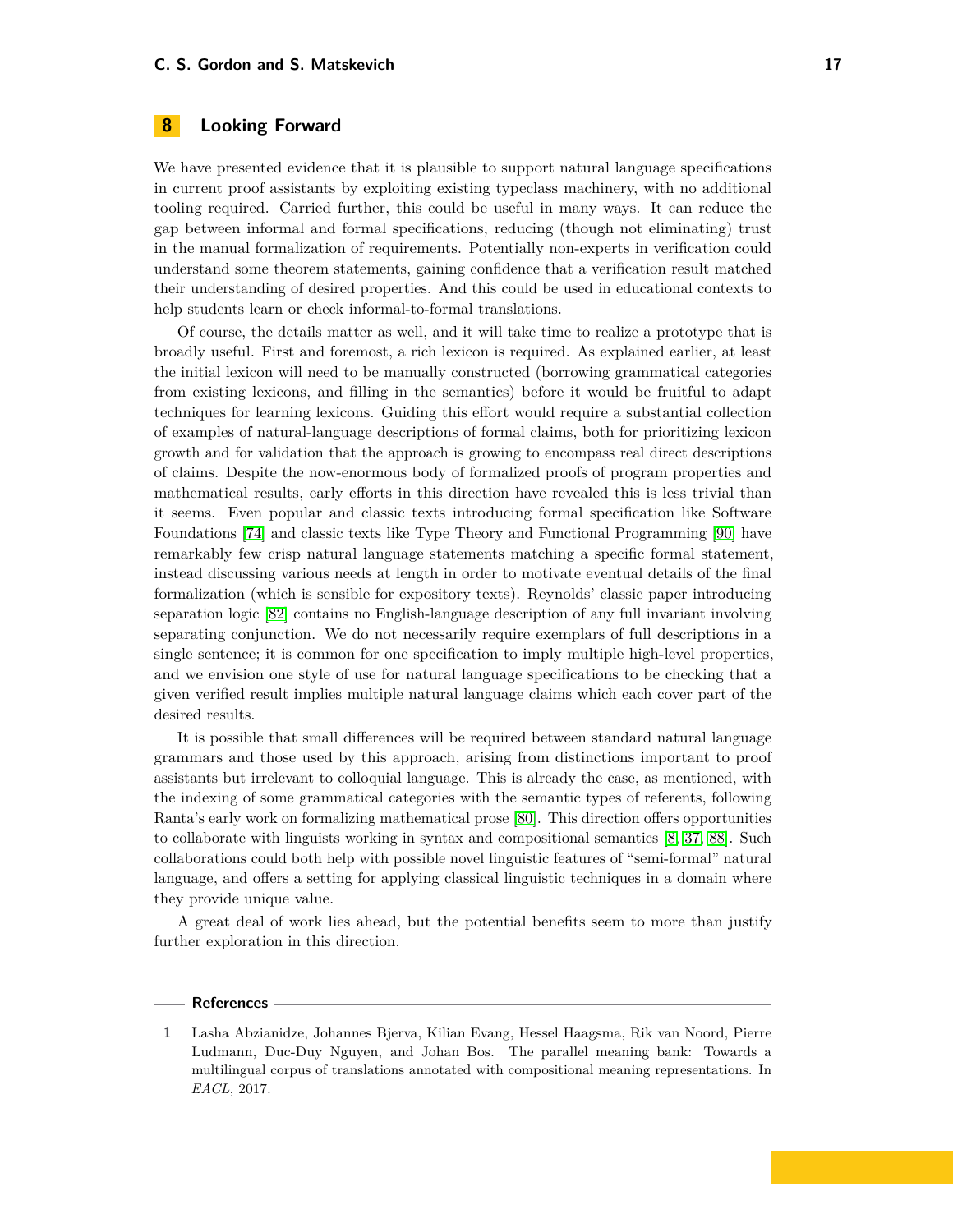- <span id="page-17-1"></span>**2** Kazimierz Ajdukiewicz. Die syntaktische konnexität. studia philosophica, 1: 1–27. reprinted in storrs mccall, ed., polish logic 1920–1939, 207–231, 1935.
- <span id="page-17-6"></span>**3** Bharat Ram Ambati, Tejaswini Deoskar, and Mark Steedman. Hindi ccgbank: A ccg treebank from the hindi dependency treebank. *Language Resources and Evaluation*, 52(1):67–100, 2018.
- <span id="page-17-0"></span>**4** Andrew W Appel. Foundational proof-carrying code. In *Proceedings of the 16th Annual IEEE Symposium on Logic in Computer Science*, LICS 2001, pages 247–256. IEEE, 2001.
- <span id="page-17-15"></span>**5** Yoav Artzi and Luke Zettlemoyer. Weakly supervised learning of semantic parsers for mapping instructions to actions. *Transactions of the Association for Computational Linguistics*, 1:49–62, 2013.
- <span id="page-17-3"></span>**6** Jason Baldridge and Geert-Jan M. Kruijff. Multi-modal combinatory categorial grammar. In *Proceedings of the Tenth Conference on European Chapter of the Association for Computational Linguistics - Volume 1*, EACL '03, pages 211–218, Stroudsburg, PA, USA, 2003. Association for Computational Linguistics. [doi:10.3115/1067807.1067836](https://doi.org/10.3115/1067807.1067836).
- <span id="page-17-2"></span>**7** Yehoshua Bar-Hillel. A quasi-arithmetical notation for syntactic description. *Language*, 29(1):47–58, 1953.
- <span id="page-17-18"></span>**8** Chris Barker and Pauline Jacobson, editors. *Direct compositionality*. Oxford University Press, 2007.
- <span id="page-17-11"></span>**9** Andrej Bauer, Jason Gross, Peter LeFanu Lumsdaine, Michael Shulman, Matthieu Sozeau, and Bas Spitters. The hott library: a formalization of homotopy type theory in coq. In *Proceedings of the 6th ACM SIGPLAN Conference on Certified Programs and Proofs*, pages 164–172, 2017.
- <span id="page-17-9"></span>**10** Daisuke Bekki. Dependent type semantics: An introduction. In *Logic and Interactive Rationality (LIRA) Yearbook 2012, Volume 1*, pages 277–300. 2012.
- <span id="page-17-4"></span>**11** Daisuke Bekki. Representing anaphora with dependent types. In *Logical Aspects of Computational Linguistics - 8th International Conference, LACL 2014, Toulouse, France, June 18-20, 2014. Proceedings*, pages 14–29, 2014. [doi:10.1007/978-3-662-43742-1\\\_2](https://doi.org/10.1007/978-3-662-43742-1_2).
- <span id="page-17-16"></span>**12** Emily M Bender and Alexander Koller. Climbing towards nlu: On meaning, form, and understanding in the age of data. In *Proceedings of the 58th Annual Meeting of the Association for Computational Linguistics*, pages 5185–5198, 2020.
- <span id="page-17-17"></span>**13** David A Burke and Kristofer Johannisson. Translating formal software specifications to natural language. In *International Conference on Logical Aspects of Computational Linguistics*, pages 51–66. Springer, 2005.
- <span id="page-17-10"></span>**14** Bob Carpenter. *Type-logical semantics*. MIT press, 1997.
- <span id="page-17-7"></span>**15** Bob Carpenter. The turing-completeness of multimodal categorial grammars. *JFAK: Essays dedicated to Johan van Benthem on the occasion of his 50th birthday. Institute for Logic, Language, and Computation, University of Amsterdam. Available on CD-ROM at http://turing. wins. uva. nl*, 1999.
- <span id="page-17-8"></span>**16** Stergios Chatzikyriakidis and Zhaohui Luo. Natural language inference in coq. *Journal of Logic, Language, and Information*, 23, 2014.
- <span id="page-17-5"></span>**17** Stergios Chatzikyriakidis, Zhaohui Luo, et al. *Modern perspectives in type-theoretical semantics*, volume 98. Springer, 2017.
- <span id="page-17-13"></span>**18** Stephen Clark and James R. Curran. Log-linear models for wide-coverage ccg parsing. In *Proceedings of the 2003 Conference on Empirical Methods in Natural Language Processing*, Conference on Empirical Methods on Natural Language Processing '03, pages 97–104, Stroudsburg, PA, USA, 2003. Association for Computational Linguistics.
- <span id="page-17-12"></span>**19** Stephen Clark and James R. Curran. Wide-coverage efficient statistical parsing with ccg and log-linear models. *Computational Linguistics*, 33(4):493–552, December 2007.
- <span id="page-17-14"></span>**20** Stephen Clark, Julia Hockenmaier, and Mark Steedman. Building deep dependency structures with a wide-coverage ccg parser. In *Proceedings of the 40th Annual Meeting on Association for Computational Linguistics*, ACL '02, pages 327–334, Stroudsburg, PA, USA, 2002. Association for Computational Linguistics. URL: <http://dx.doi.org/10.3115/1073083.1073138>, [doi:](https://doi.org/10.3115/1073083.1073138) [10.3115/1073083.1073138](https://doi.org/10.3115/1073083.1073138).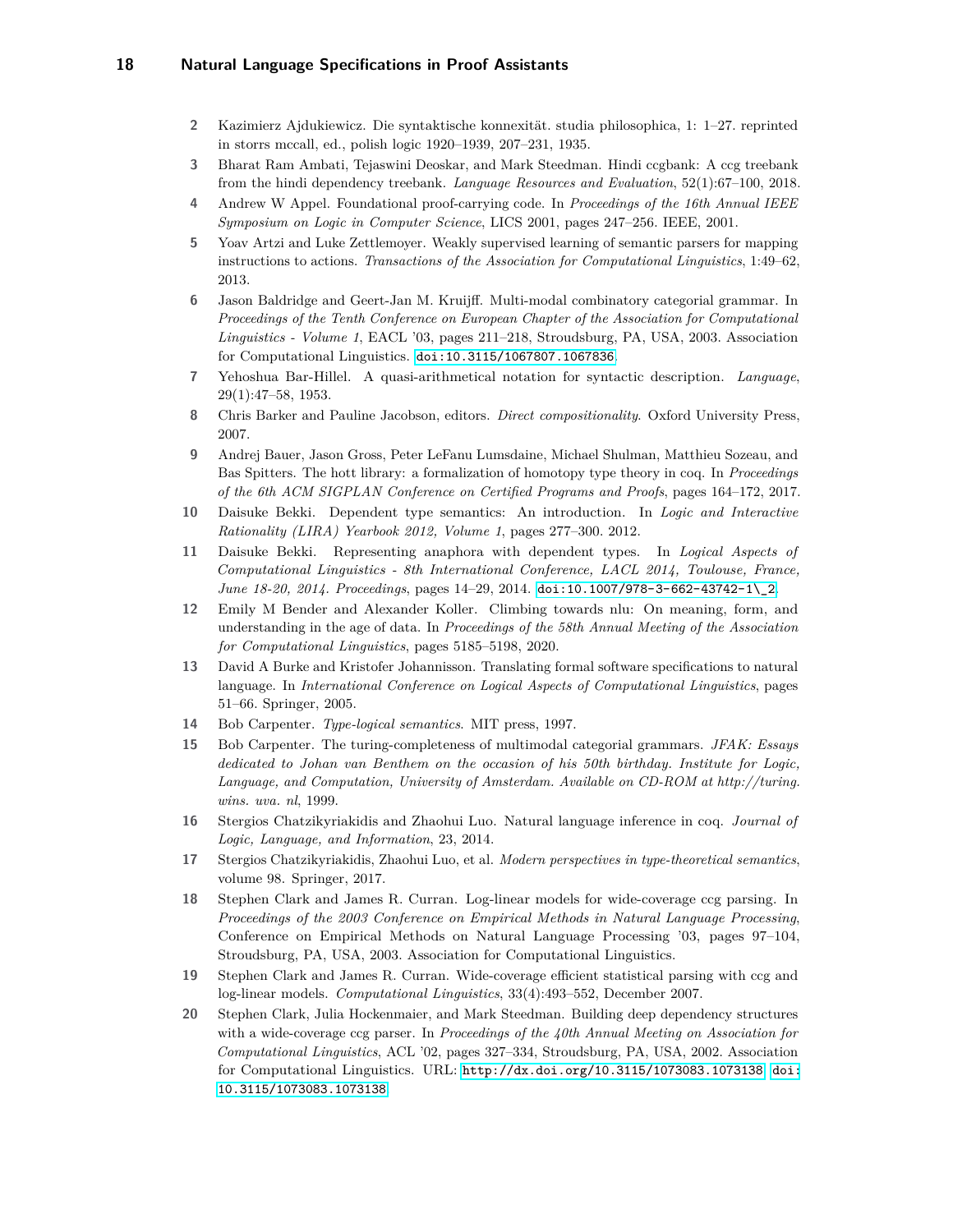- <span id="page-18-11"></span>**21** Edmund M. Clarke, E. Allen Emerson, and A. Prasad Sistla. Automatic Verification of Finite-state Concurrent Systems Using Temporal Logic Specifications. *ACM Transactions on Programming Languages and Systems (TOPLAS)*, 8(2):244–263, 1986.
- <span id="page-18-17"></span>**22** Marcos Cramer, Bernhard Fisseni, Peter Koepke, Daniel Kühlwein, Bernhard Schröder, and Jip Veldman. The naproche project controlled natural language proof checking of mathematical texts. In *International Workshop on Controlled Natural Language*, pages 170–186. Springer, 2009.
- <span id="page-18-13"></span>**23** Juraj Dzifcak, Matthias Scheutz, Chitta Baral, and Paul Schermerhorn. What to do and how to do it: Translating natural language directives into temporal and dynamic logic representation for goal management and action execution. In *2009 IEEE International Conference on Robotics and Automation*, pages 4163–4168. IEEE, 2009.
- <span id="page-18-14"></span>**24** Allyson Ettinger. What bert is not: Lessons from a new suite of psycholinguistic diagnostics for language models. *Transactions of the Association for Computational Linguistics*, 8:34–48, 2020.
- <span id="page-18-1"></span>**25** Kate Finney. Mathematical notation in formal specification: Too difficult for the masses? *IEEE Transactions on Software Engineering*, 22(2):158–159, 1996.
- <span id="page-18-0"></span>**26** Kate M Finney and Alex M Fedorec. An empirical study of specification readability. In *Teaching and Learning Formal Methods*. Academic Press, 1996.
- <span id="page-18-10"></span>**27** Matthew Fluet and Riccardo Pucella. Phantom types and subtyping. *Journal of Functional Programming*, 16(6):751–791, 2006.
- <span id="page-18-16"></span>**28** Norbert E Fuchs. Controlled natural language. In *Workshop on Controlled Natural Language, CNL*. Springer, 2009.
- <span id="page-18-18"></span>**29** Norbert E Fuchs, Uta Schwertel, and Sunna Torge. Controlled natural language can replace first-order logic. In *14th IEEE International Conference on Automated Software Engineering*, pages 295–298. IEEE, 1999.
- <span id="page-18-3"></span>**30** Jager Gerhard et al. *Anaphora and type logical grammar*, volume 24. Springer Science & Business Media, 2005.
- <span id="page-18-2"></span>**31** Mike Gordon. From lcf to hol: a short history. In *Proof, Language, and Interaction: Essays in Honour of Robin Milner*, pages 169–186. 2000.
- <span id="page-18-5"></span>**32** Julia Hockenmaier. Creating a ccgbank and a wide-coverage ccg lexicon for german. In *Proceedings of the 21st International Conference on Computational Linguistics and the 44th annual meeting of the Association for Computational Linguistics*, pages 505–512. Association for Computational Linguistics, 2006.
- <span id="page-18-7"></span>**33** Julia Hockenmaier and Mark Steedman. Ccgbank: User's manual. Technical report, 2005.
- <span id="page-18-4"></span>**34** Julia Hockenmaier and Mark Steedman. Ccgbank: a corpus of ccg derivations and dependency structures extracted from the penn treebank. *Computational Linguistics*, 33(3):355–396, 2007.
- <span id="page-18-9"></span>**35** Matthew Honnibal, James R Curran, and Johan Bos. Rebanking ccgbank for improved np interpretation. In *Proceedings of the 48th annual meeting of the association for computational linguistics*, pages 207–215, 2010.
- <span id="page-18-8"></span>**36** Pauline Jacobson. Towards a variable-free semantics. *Linguistics and philosophy*, 22(2):117–185, 1999.
- <span id="page-18-19"></span>**37** Pauline I Jacobson. *Compositional semantics: An introduction to the syntax/semantics interface*. Oxford University Press, 2014.
- <span id="page-18-15"></span>**38** Kristofer Johannisson. Natural language specifications. In *Verification of Object-Oriented Software. The KeY Approach*, pages 317–333. Springer, 2007.
- <span id="page-18-6"></span>**39** Aravind K. Joshi, David J. Weir, and K. Vijay-Shanker. The convergence of mildly contextsensitive grammar formalisms. Technical Report MS-CIS-90-01, University of Pennsylvania (Philadelphia, PA US), Philadelphia, 1990. URL: <http://opac.inria.fr/record=b1042789>.
- <span id="page-18-12"></span>**40** Ralf Jung, Robbert Krebbers, Jacques-Henri Jourdan, Aleš Bizjak, Lars Birkedal, and Derek Dreyer. Iris from the ground up: A modular foundation for higher-order concurrent separation logic. *Journal of Functional Programming*, 28, 2018.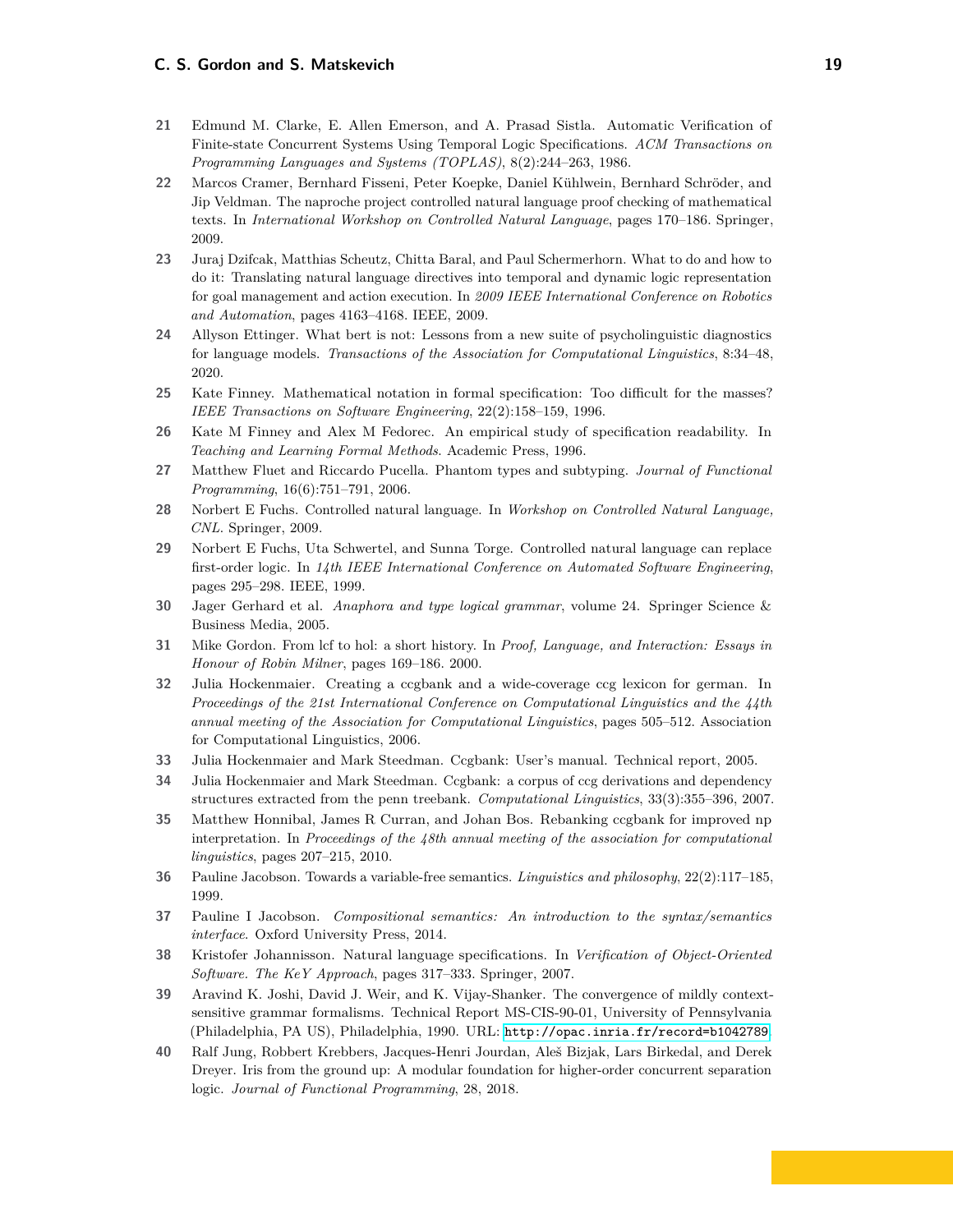- <span id="page-19-8"></span>**41** Makoto Kanazawa. *Learnable classes of categorial grammars.* CSLI Publications, Stanford University, 1995.
- <span id="page-19-13"></span>**42** Andrew Kennedy. Dimension types. In *European Symposium on Programming*, pages 348–362. Springer, 1994.
- <span id="page-19-18"></span>**43** Oleg Kiselyov. Applicative abstract categorial grammars in full swing. In *JSAI International Symposium on Artificial Intelligence*, pages 66–78. Springer, 2015.
- <span id="page-19-15"></span>**44** Casey Klein, John Clements, Christos Dimoulas, Carl Eastlund, Matthias Felleisen, Matthew Flatt, Jay A McCarthy, Jon Rafkind, Sam Tobin-Hochstadt, and Robert Bruce Findler. Run your research: on the effectiveness of lightweight mechanization. In *Proceedings of the 39th annual ACM SIGPLAN-SIGACT symposium on Principles of programming languages*, pages 285–296, 2012.
- <span id="page-19-1"></span>**45** Gerwin Klein, June Andronick, Kevin Elphinstone, Toby Murray, Thomas Sewell, Rafal Kolanski, and Gernot Heiser. Comprehensive formal verification of an os microkernel. *ACM Trans. Comput. Syst.*, 32(1):2:1–2:70, February 2014. URL: [http://doi.acm.org/10.1145/](http://doi.acm.org/10.1145/2560537) [2560537](http://doi.acm.org/10.1145/2560537), [doi:10.1145/2560537](https://doi.org/10.1145/2560537).
- <span id="page-19-17"></span>**46** Wen Kokke. Formalising type-logical grammar in Agda. In *1st Workshop on Type Theory and Lexical Semantics*, 2015.
- <span id="page-19-3"></span>**47** Geert-Jan M. Kruijff and Jason Baldridge. Relating categorial type logics and ccg through simulation, 2000. Unpublished manuscript. URL: [https://citeseerx.ist.psu.edu/viewdoc/](https://citeseerx.ist.psu.edu/viewdoc/summary?doi=10.1.1.27.4152) [summary?doi=10.1.1.27.4152](https://citeseerx.ist.psu.edu/viewdoc/summary?doi=10.1.1.27.4152).
- <span id="page-19-6"></span>**48** Marco Kuhlmann, Alexander Koller, and Giorgio Satta. Lexicalization and generative power in CCG. *Computational Linguistics*, 41(2):187–219, 2015.
- <span id="page-19-12"></span>**49** Tom Kwiatkowski, Luke Zettlemoyer, Sharon Goldwater, and Mark Steedman. Lexical generalization in ccg grammar induction for semantic parsing. In *Proceedings of the Conference on Empirical Methods in Natural Language Processing*, Conference on Empirical Methods on Natural Language Processing '11, pages 1512–1523, Stroudsburg, PA, USA, 2011. Association for Computational Linguistics.
- <span id="page-19-10"></span>**50** Tom Kwiatkowski, Luke S. Zettlemoyer, Sharon Goldwater, and Mark Steedman. Inducing probabilistic ccg grammars from logical form with higher-order unification. In *Conference on Empirical Methods on Natural Language Processing*, pages 1223–1233. ACL, 2010.
- <span id="page-19-9"></span>**51** M. Collins L. Zettlemoyer. Learning to map sentences to logical form: Structured classification with probabilistic categorial grammars. *Proceedings of the Conference on Uncertainty in Artificial Intelligence*, 2005.
- <span id="page-19-2"></span>**52** Joachim Lambek. The mathematics of sentence structure. *The American Mathematical Monthly*, 65(3):154–170, 1958.
- <span id="page-19-14"></span>**53** Joachim Lambek. Categorial and categorical grammars. In *Categorial grammars and natural language structures*, pages 297–317. Springer, 1988.
- <span id="page-19-0"></span>**54** Xavier Leroy. A formally verified compiler back-end. *Journal of Automated Reasoning*, 43(4):363–446, 2009.
- <span id="page-19-11"></span>**55** Mike Lewis and Mark Steedman. Improved ccg parsing with semi-supervised supertagging. *Transactions of the Association for Computational Linguistics*, pages 327–338, 2014. URL: <https://tacl2013.cs.columbia.edu/ojs/index.php/tacl/article/view/388>.
- <span id="page-19-5"></span>**56** Per Martin-Löf and Giovanni Sambin. *Intuitionistic type theory*, volume 9. Bibliopolis Naples, 1984.
- <span id="page-19-16"></span>**57** William Merrill, Yoav Goldberg, Roy Schwartz, and Noah A Smith. Provable limitations of acquiring meaning from ungrounded form: What will future language models understand? *arXiv preprint arXiv:2104.10809*, 2021. To Appear in Transactions of the ACL.
- <span id="page-19-7"></span>**58** Koji Mineshima, Ribeka Tanaka, Pascual Martínez-Gómez, Yusuke Miyao, and Daisuke Bekki. Building compositional semantics and higher-order inference system for a wide-coverage japanese ccg parser. In *EMNLP*, 2016.
- <span id="page-19-4"></span>**59** Richard Montague. English as a formal language. In Bruno Visentini, editor, *Linguaggi nella societa e nella tecnica*, pages 188–221. Edizioni di Communita, 1970.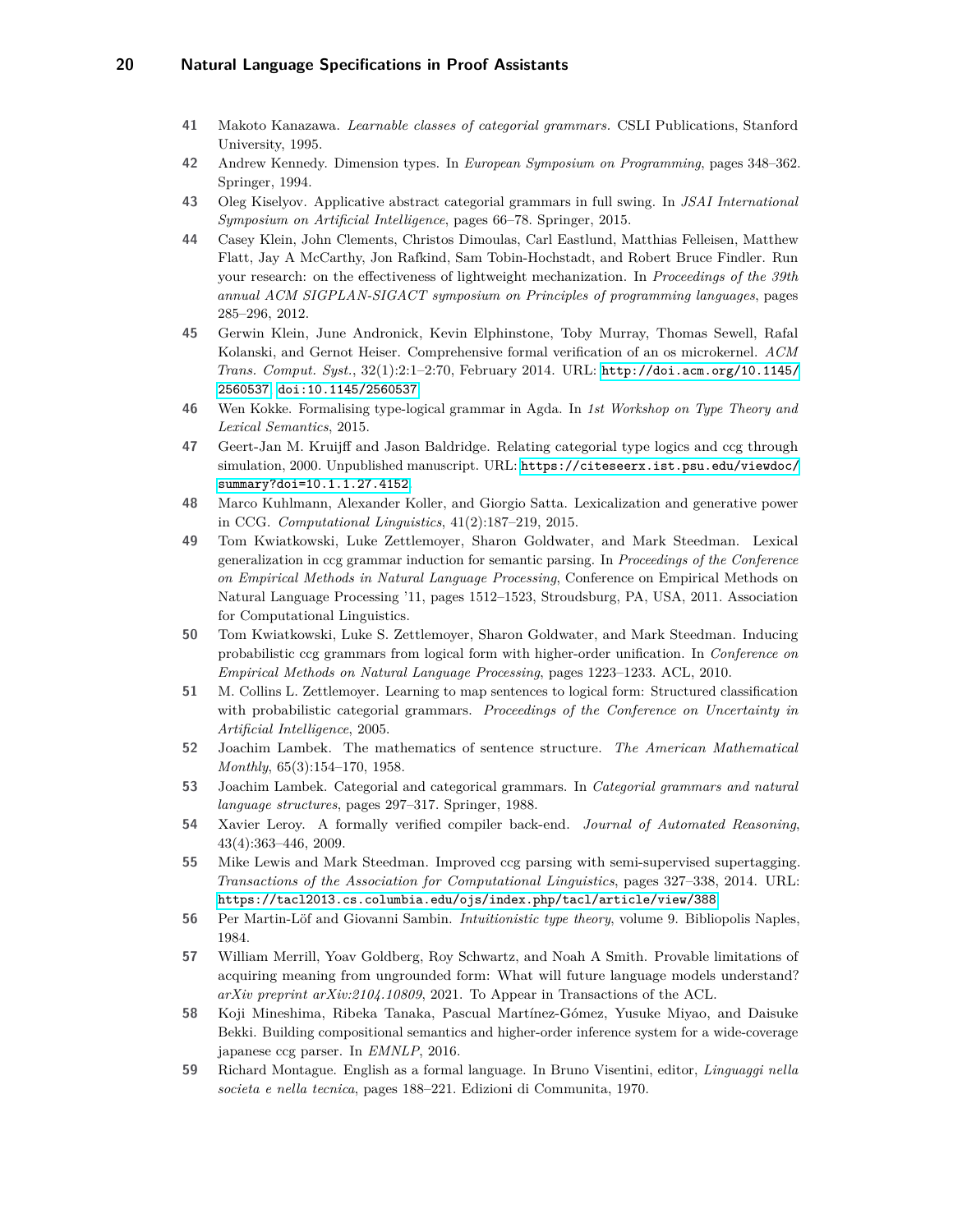#### **C. S. Gordon and S. Matskevich 21**

- <span id="page-20-4"></span>**60** Richard Montague. Universal grammar. *Theoria*, 36(3):373–398, 1970.
- <span id="page-20-5"></span>**61** Richard Montague. The proper treatment of quantification in ordinary english. In *Approaches to natural language*, pages 221–242. Springer, 1973.
- <span id="page-20-14"></span>**62** Michael Moortgat. Generalized quantifiers and discontinuous type constructors. In *Discontinuous Constituency*, volume 6 of *NATURAL LANGUAGE PROCESSING*, pages 181–208. Mouton de Gruyter, 1996.
- <span id="page-20-2"></span>**63** Michael Moortgat. Multimodal linguistic inference. *Journal of Logic, Language and Information*, 5(3):349–385, Oct 1996. [doi:10.1007/BF00159344](https://doi.org/10.1007/BF00159344).
- <span id="page-20-12"></span>**64** Michael Moortgat. Constants of grammatical reasoning. In *Constraints and resources in natural language syntax and semantics*, pages 195–219. 1999.
- <span id="page-20-8"></span>**65** Richard Moot. A type-logical treebank for french. *Journal of Language Modelling*, 3(1):229–264, 2015.
- <span id="page-20-15"></span>**66** Glyn Morrill. Discontinuity in categorial grammar. *Linguistics and Philosophy*, 18(2):175–219, 1995.
- <span id="page-20-3"></span>**67** Glyn V Morrill. *Type logical grammar: Categorial logic of signs*. Springer Science & Business Media, 2012.
- <span id="page-20-13"></span>**68** Leonardo de Moura and Sebastian Ullrich. The lean 4 theorem prover and programming language. In *International Conference on Automated Deduction*, pages 625–635. Springer, 2021.
- <span id="page-20-20"></span>**69** Tobias Nipkow, Lawrence C Paulson, and Markus Wenzel. *Isabelle/HOL: a proof assistant for higher-order logic*, volume 2283. Springer Science & Business Media, 2002.
- <span id="page-20-17"></span>**70** Lalchand Pandia and Allyson Ettinger. Sorting through the noise: Testing robustness of information processing in pre-trained language models. In *Proceedings of the 2021 Conference on Empirical Methods in Natural Language Processing*, pages 1583–1596, Online and Punta Cana, Dominican Republic, November 2021. Association for Computational Linguistics. URL: <https://aclanthology.org/2021.emnlp-main.119>.
- <span id="page-20-6"></span>**71** Barbara H Partee and Herman LW Hendriks. Montague grammar. In *Handbook of logic and language*, pages 5–91. Elsevier, 1997.
- <span id="page-20-9"></span>**72** Christine Paulin-Mohring. Inductive definitions in the system coq rules and properties. In *International Conference on Typed Lambda Calculi and Applications*, pages 328–345. Springer, 1993.
- <span id="page-20-0"></span>**73** Lawrence C Paulson. *Logic and computation: interactive proof with Cambridge LCF*, volume 2. Cambridge University Press, 1990.
- <span id="page-20-21"></span>**74** Benjamin C. Pierce, Chris Casinghino, Marco Gaboardi, Michael Greenberg, Catalin Hritcu, Vilhelm Sjoberg, and Brent Yorgey. *Software Foundations*. 2011–2016. URL: [http://cis.](http://cis.upenn.edu/~bcpierce/sf/current/index.html) [upenn.edu/~bcpierce/sf/current/index.html](http://cis.upenn.edu/~bcpierce/sf/current/index.html).
- <span id="page-20-16"></span>**75** Amir Pnueli. The Temporal Logic of Programs. In *FOCS*. IEEE, 1977.
- <span id="page-20-1"></span>**76** Robert Pollack. How to believe a machine-checked proof. In *Twenty Five Years of Constructive Type Theory*, pages 205–220. Oxford University Press, 1998.
- <span id="page-20-18"></span>**77** Carl Pollard and Ivan A Sag. *Head-driven phrase structure grammar*. University of Chicago Press, 1994.
- <span id="page-20-10"></span>**78** Aarne Ranta. Intuitionistic categorial grammar. *Linguistics and Philosophy*, 14(2):203–239, 1991.
- <span id="page-20-7"></span>**79** Aarne Ranta. *Type-theoretical Grammar*. Oxford University Press, Inc., New York, NY, USA, 1994.
- <span id="page-20-11"></span>**80** Aarne Ranta. Context-relative syntactic categories and the formalization of mathematical text. In *International Workshop on Types for Proofs and Programs*, pages 231–248. Springer, 1995.
- <span id="page-20-19"></span>**81** Aarne Ranta. Grammatical framework. *Journal of Functional Programming*, 14(2):145–189, 2004.
- <span id="page-20-22"></span>**82** John C Reynolds. Separation logic: A logic for shared mutable data structures. In *Proceedings of the 17th Annual IEEE Symposium on Logic in Computer Science*, LICS 2002, pages 55–74. IEEE, 2002.